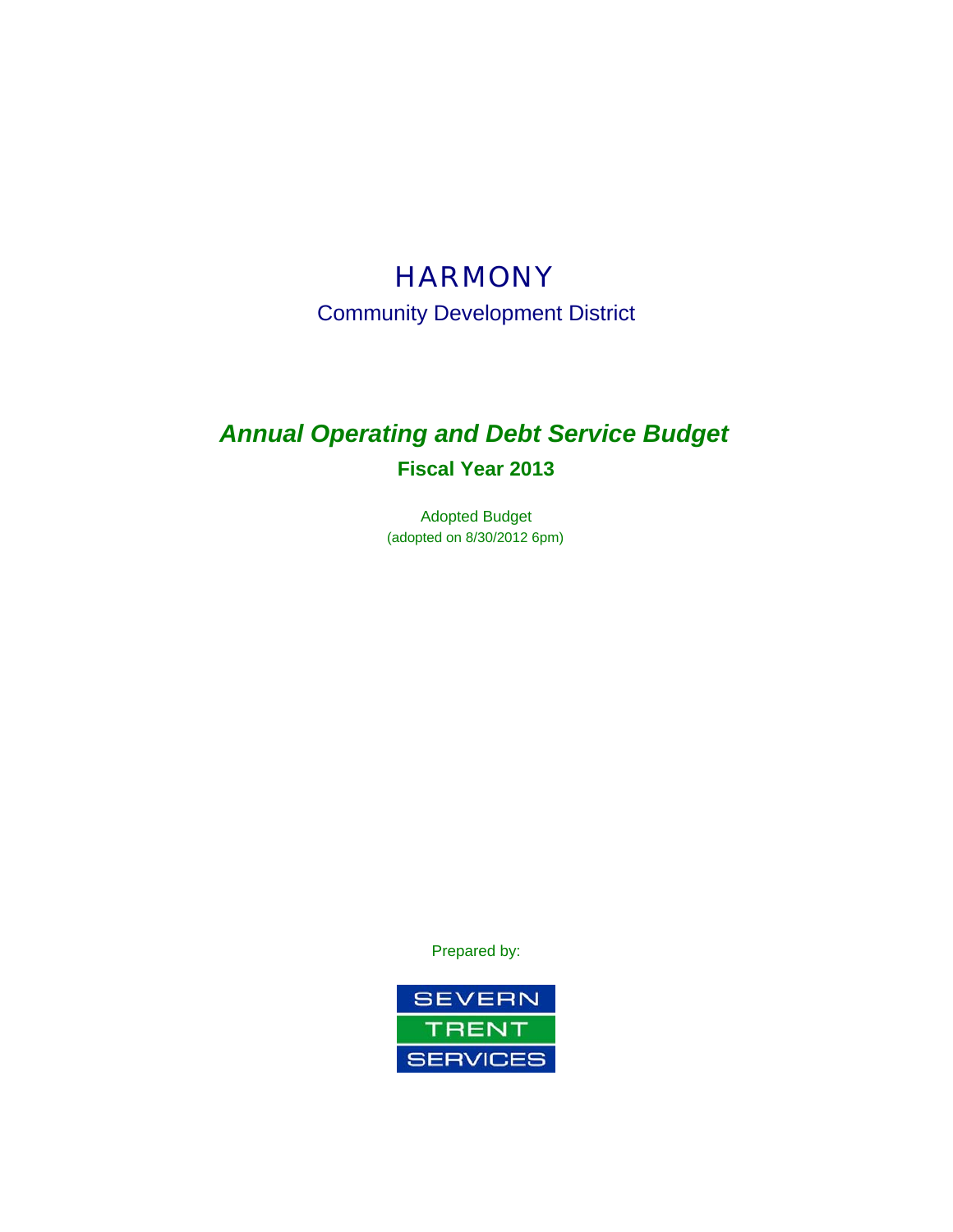# **Table of Contents**

|                             | Page #  |
|-----------------------------|---------|
| <b>OPERATING BUDGET</b>     |         |
| General Fund                |         |
|                             | $1 - 2$ |
|                             | $3 - 8$ |
|                             | 9       |
|                             |         |
| <b>DEBT SERVICE BUDGETS</b> |         |
| Series 2001                 |         |
|                             | 10      |
|                             | 11      |
| Series 2004                 |         |
|                             | 12      |
|                             | 13      |
|                             | 14      |

# **SUPPORTING BUDGET SCHEDULES**

|--|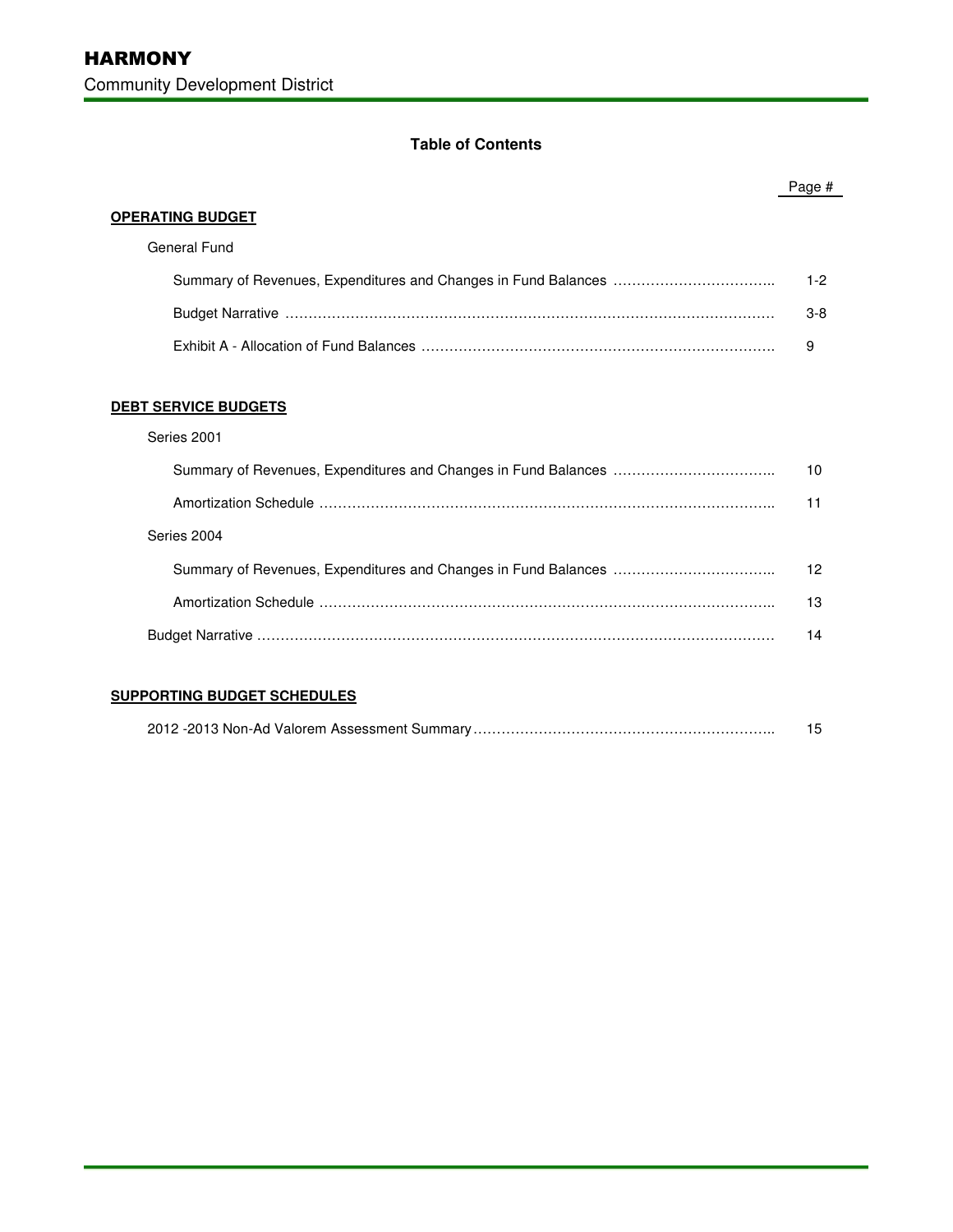# Harmony

Community Development District

# **Operating Budget**

Fiscal Year 2013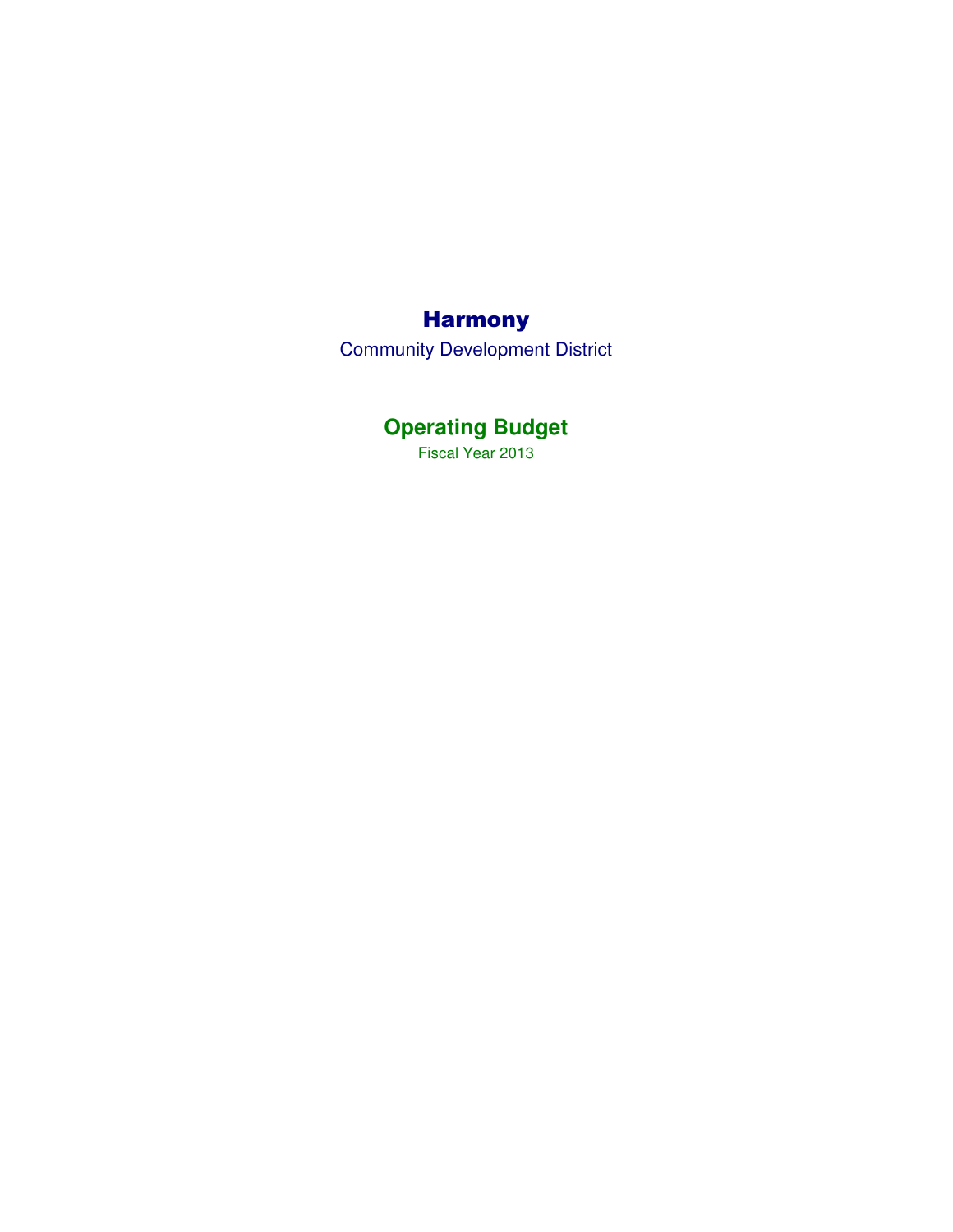# **Summary of Revenues, Expenditures and Changes in Fund Balances**

| <b>ACTUAL</b><br><b>BUDGET</b><br><b>THRU</b><br>AUG-<br><b>PROJECTED</b><br><b>BUDGET</b><br><b>ACCOUNT DESCRIPTION</b><br>FY 2011<br>FY 2012<br><b>JULY-2012</b><br><b>SEP-2012</b><br>FY 2012<br>FY 2013<br><b>REVENUES</b><br>\$<br>5,208<br>\$<br>1,500<br>\$<br>2,891<br>\$<br>3,469<br>\$<br>2,500<br>Interest - Investments<br>\$<br>578<br>411<br>Judgements and Fines<br>75<br>130<br>75<br>Interest - Tax Collector<br>Special Assmnts- Tax Collector<br>622,750<br>622,472<br>622,472<br>622,472<br>602,371<br>0<br>Special Assmnts- CDD Collected<br>914,364<br>913,955<br>761,629<br>152,326<br>913,955<br>884,442<br>Special Assmnts- Discounts<br>(10, 697)<br>(24,900)<br>(11, 952)<br>(24,095)<br>(11, 952)<br><b>Other Miscellaneous Revenues</b><br>1,501<br>1,501<br>$\overline{a}$<br>1,532,166<br>1,529,520<br>1,465,218<br><b>TOTAL REVENUES</b><br>1,513,027<br>1,376,616<br>152,904<br><b>EXPENDITURES</b><br><b>Administrative</b><br>P/R-Board of Supervisors<br>11,800<br>9,600<br>7,800<br>2,400<br>10,200<br>11,200 |                   |     | <b>ADOPTED</b> | <b>ACTUAL</b> | <b>PROJECTED</b> | <b>TOTAL</b> | <b>ADOPTED</b> |
|----------------------------------------------------------------------------------------------------------------------------------------------------------------------------------------------------------------------------------------------------------------------------------------------------------------------------------------------------------------------------------------------------------------------------------------------------------------------------------------------------------------------------------------------------------------------------------------------------------------------------------------------------------------------------------------------------------------------------------------------------------------------------------------------------------------------------------------------------------------------------------------------------------------------------------------------------------------------------------------------------------------------------------------------------|-------------------|-----|----------------|---------------|------------------|--------------|----------------|
|                                                                                                                                                                                                                                                                                                                                                                                                                                                                                                                                                                                                                                                                                                                                                                                                                                                                                                                                                                                                                                                    |                   |     |                |               |                  |              |                |
|                                                                                                                                                                                                                                                                                                                                                                                                                                                                                                                                                                                                                                                                                                                                                                                                                                                                                                                                                                                                                                                    |                   |     |                |               |                  |              |                |
|                                                                                                                                                                                                                                                                                                                                                                                                                                                                                                                                                                                                                                                                                                                                                                                                                                                                                                                                                                                                                                                    |                   |     |                |               |                  |              |                |
|                                                                                                                                                                                                                                                                                                                                                                                                                                                                                                                                                                                                                                                                                                                                                                                                                                                                                                                                                                                                                                                    |                   |     |                |               |                  |              |                |
|                                                                                                                                                                                                                                                                                                                                                                                                                                                                                                                                                                                                                                                                                                                                                                                                                                                                                                                                                                                                                                                    |                   |     |                |               |                  |              |                |
|                                                                                                                                                                                                                                                                                                                                                                                                                                                                                                                                                                                                                                                                                                                                                                                                                                                                                                                                                                                                                                                    |                   |     |                |               |                  |              |                |
|                                                                                                                                                                                                                                                                                                                                                                                                                                                                                                                                                                                                                                                                                                                                                                                                                                                                                                                                                                                                                                                    |                   |     |                |               |                  |              |                |
|                                                                                                                                                                                                                                                                                                                                                                                                                                                                                                                                                                                                                                                                                                                                                                                                                                                                                                                                                                                                                                                    |                   |     |                |               |                  |              |                |
|                                                                                                                                                                                                                                                                                                                                                                                                                                                                                                                                                                                                                                                                                                                                                                                                                                                                                                                                                                                                                                                    |                   |     |                |               |                  |              |                |
|                                                                                                                                                                                                                                                                                                                                                                                                                                                                                                                                                                                                                                                                                                                                                                                                                                                                                                                                                                                                                                                    |                   |     |                |               |                  |              |                |
|                                                                                                                                                                                                                                                                                                                                                                                                                                                                                                                                                                                                                                                                                                                                                                                                                                                                                                                                                                                                                                                    |                   |     |                |               |                  |              |                |
|                                                                                                                                                                                                                                                                                                                                                                                                                                                                                                                                                                                                                                                                                                                                                                                                                                                                                                                                                                                                                                                    |                   |     |                |               |                  |              |                |
|                                                                                                                                                                                                                                                                                                                                                                                                                                                                                                                                                                                                                                                                                                                                                                                                                                                                                                                                                                                                                                                    |                   |     |                |               |                  |              |                |
|                                                                                                                                                                                                                                                                                                                                                                                                                                                                                                                                                                                                                                                                                                                                                                                                                                                                                                                                                                                                                                                    |                   |     |                |               |                  |              |                |
|                                                                                                                                                                                                                                                                                                                                                                                                                                                                                                                                                                                                                                                                                                                                                                                                                                                                                                                                                                                                                                                    |                   |     |                |               |                  |              |                |
|                                                                                                                                                                                                                                                                                                                                                                                                                                                                                                                                                                                                                                                                                                                                                                                                                                                                                                                                                                                                                                                    |                   |     |                |               |                  |              |                |
|                                                                                                                                                                                                                                                                                                                                                                                                                                                                                                                                                                                                                                                                                                                                                                                                                                                                                                                                                                                                                                                    | <b>FICA Taxes</b> | 903 | 734            | 597           | 184              | 781          | 857            |
| ProfServ-Arbitrage Rebate<br>3,000<br>1,200<br>1,200<br>1,200<br>1,200                                                                                                                                                                                                                                                                                                                                                                                                                                                                                                                                                                                                                                                                                                                                                                                                                                                                                                                                                                             |                   |     |                |               |                  |              |                |
| 500<br>500<br>500<br>500<br>500<br>ProfServ-Dissemination Agent                                                                                                                                                                                                                                                                                                                                                                                                                                                                                                                                                                                                                                                                                                                                                                                                                                                                                                                                                                                    |                   |     |                |               |                  |              |                |
| 7,637<br>15,000<br>4,742<br>5,690<br>5,000<br>ProfServ-Engineering<br>948                                                                                                                                                                                                                                                                                                                                                                                                                                                                                                                                                                                                                                                                                                                                                                                                                                                                                                                                                                          |                   |     |                |               |                  |              |                |
| ProfServ-Legal Services<br>27,231<br>23,000<br>29,806<br>28,606<br>58,412<br>25,000                                                                                                                                                                                                                                                                                                                                                                                                                                                                                                                                                                                                                                                                                                                                                                                                                                                                                                                                                                |                   |     |                |               |                  |              |                |
| ProfServ-Mgmt Consulting Serv<br>54,091<br>55,984<br>41,453<br>6,731<br>48,184<br>55,984                                                                                                                                                                                                                                                                                                                                                                                                                                                                                                                                                                                                                                                                                                                                                                                                                                                                                                                                                           |                   |     |                |               |                  |              |                |
| 779<br>779<br>779<br>ProfServ-Property Appraiser<br>$\blacksquare$<br>779<br>÷,                                                                                                                                                                                                                                                                                                                                                                                                                                                                                                                                                                                                                                                                                                                                                                                                                                                                                                                                                                    |                   |     |                |               |                  |              |                |
| 11,822<br>11,822<br>11,822<br>ProfServ-Special Assessment<br>11,422<br>11,822                                                                                                                                                                                                                                                                                                                                                                                                                                                                                                                                                                                                                                                                                                                                                                                                                                                                                                                                                                      |                   |     |                |               |                  |              |                |
| ProfServ-Trustee<br>10,748<br>11,000<br>9,186<br>1,614<br>10,800<br>10,800                                                                                                                                                                                                                                                                                                                                                                                                                                                                                                                                                                                                                                                                                                                                                                                                                                                                                                                                                                         |                   |     |                |               |                  |              |                |
| <b>Auditing Services</b><br>8,000<br>8,000<br>7,500<br>7,500<br>8,000                                                                                                                                                                                                                                                                                                                                                                                                                                                                                                                                                                                                                                                                                                                                                                                                                                                                                                                                                                              |                   |     |                |               |                  |              |                |
| Communication - Telephone<br>317<br>380<br>150<br>30<br>180<br>380                                                                                                                                                                                                                                                                                                                                                                                                                                                                                                                                                                                                                                                                                                                                                                                                                                                                                                                                                                                 |                   |     |                |               |                  |              |                |
| Postage and Freight<br>847<br>1,200<br>892<br>178<br>1,070<br>1,200                                                                                                                                                                                                                                                                                                                                                                                                                                                                                                                                                                                                                                                                                                                                                                                                                                                                                                                                                                                |                   |     |                |               |                  |              |                |
| 26,751<br>Insurance - General Liability<br>21,575<br>23,733<br>23,262<br>23,262                                                                                                                                                                                                                                                                                                                                                                                                                                                                                                                                                                                                                                                                                                                                                                                                                                                                                                                                                                    |                   |     |                |               |                  |              |                |
| 4,912<br>5,000<br>5,553<br>528<br>6,081<br>5,000<br>Printing and Binding                                                                                                                                                                                                                                                                                                                                                                                                                                                                                                                                                                                                                                                                                                                                                                                                                                                                                                                                                                           |                   |     |                |               |                  |              |                |
| 1,017<br>1,000<br>278<br>56<br>334<br>500<br>Legal Advertising                                                                                                                                                                                                                                                                                                                                                                                                                                                                                                                                                                                                                                                                                                                                                                                                                                                                                                                                                                                     |                   |     |                |               |                  |              |                |
| 12,210<br>12,047<br>Misc-Assessmnt Collection Cost<br>7,447<br>$\mathbf 0$<br>12,210<br>12,449                                                                                                                                                                                                                                                                                                                                                                                                                                                                                                                                                                                                                                                                                                                                                                                                                                                                                                                                                     |                   |     |                |               |                  |              |                |
| 500<br>Misc-Contingency<br>178<br>2,800<br>192<br>92<br>284                                                                                                                                                                                                                                                                                                                                                                                                                                                                                                                                                                                                                                                                                                                                                                                                                                                                                                                                                                                        |                   |     |                |               |                  |              |                |
| <b>Office Supplies</b><br>1,055<br>1,500<br>592<br>118<br>710<br>1,000                                                                                                                                                                                                                                                                                                                                                                                                                                                                                                                                                                                                                                                                                                                                                                                                                                                                                                                                                                             |                   |     |                |               |                  |              |                |
| 175<br>Annual District Filing Fee<br>175<br>175<br>175<br>175                                                                                                                                                                                                                                                                                                                                                                                                                                                                                                                                                                                                                                                                                                                                                                                                                                                                                                                                                                                      |                   |     |                |               |                  |              |                |
| 172,855<br>185,856<br>42,264<br>200,174<br>178,696<br><b>Total Administrative</b><br>157,910                                                                                                                                                                                                                                                                                                                                                                                                                                                                                                                                                                                                                                                                                                                                                                                                                                                                                                                                                       |                   |     |                |               |                  |              |                |
| Field                                                                                                                                                                                                                                                                                                                                                                                                                                                                                                                                                                                                                                                                                                                                                                                                                                                                                                                                                                                                                                              |                   |     |                |               |                  |              |                |
| 60<br>Payroll-Salaries                                                                                                                                                                                                                                                                                                                                                                                                                                                                                                                                                                                                                                                                                                                                                                                                                                                                                                                                                                                                                             |                   |     |                |               |                  |              |                |
| ProfServ-Field Management<br>79,562<br>109,839<br>90,896<br>19,494<br>110,390<br>119,113                                                                                                                                                                                                                                                                                                                                                                                                                                                                                                                                                                                                                                                                                                                                                                                                                                                                                                                                                           |                   |     |                |               |                  |              |                |
| 79,622<br><b>Total Field</b><br>109,839<br>90,896<br>19,494<br>110,390<br>119,113                                                                                                                                                                                                                                                                                                                                                                                                                                                                                                                                                                                                                                                                                                                                                                                                                                                                                                                                                                  |                   |     |                |               |                  |              |                |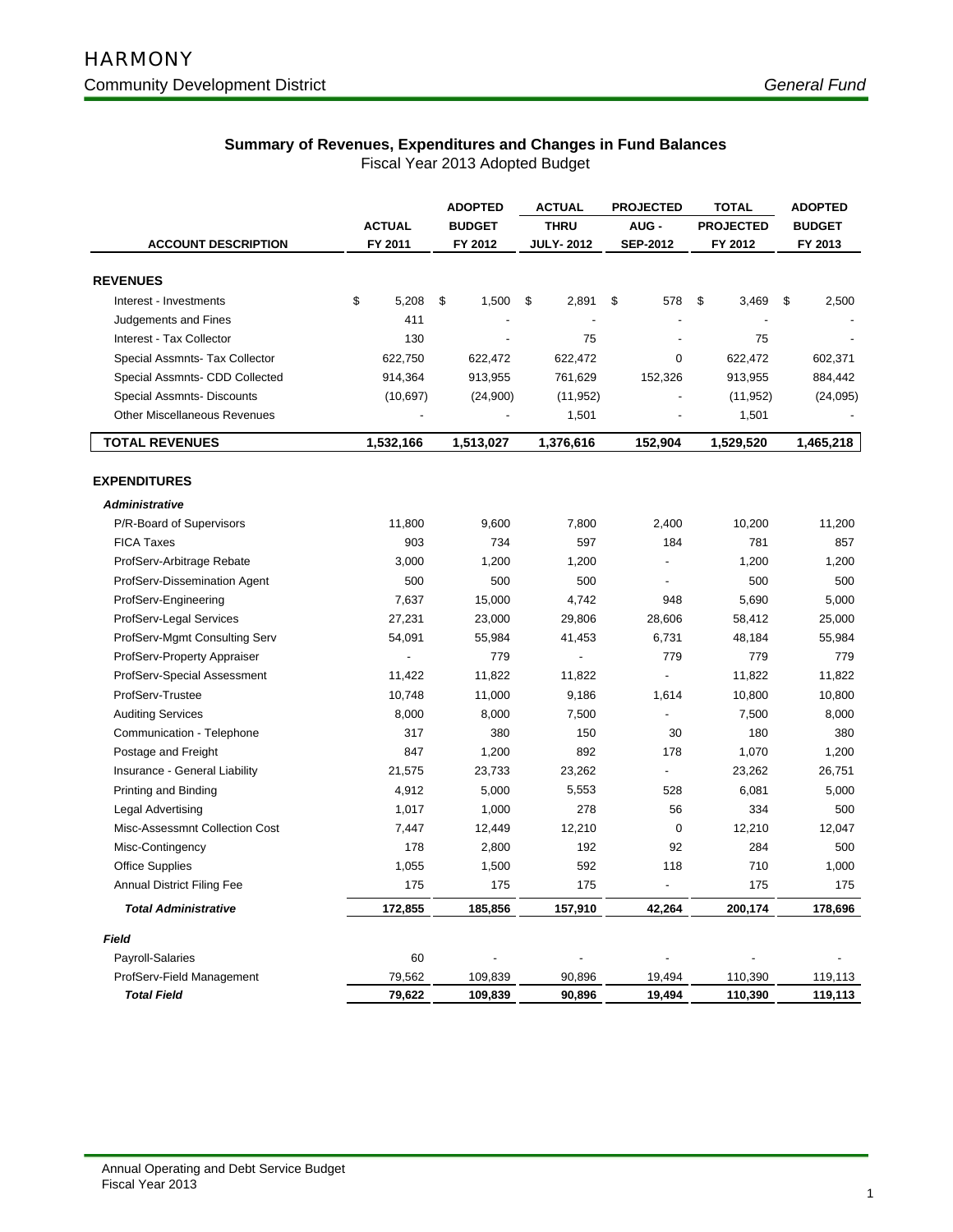# **Summary of Revenues, Expenditures and Changes in Fund Balances**

|                                                    |                   | <b>ADOPTED</b>    | <b>ACTUAL</b>            | <b>PROJECTED</b>     | <b>TOTAL</b>     | <b>ADOPTED</b>    |
|----------------------------------------------------|-------------------|-------------------|--------------------------|----------------------|------------------|-------------------|
|                                                    | <b>ACTUAL</b>     | <b>BUDGET</b>     | <b>THRU</b>              | <b>AUG -</b>         | <b>PROJECTED</b> | <b>BUDGET</b>     |
| <b>ACCOUNT DESCRIPTION</b>                         | FY 2011           | FY 2012           | <b>JULY-2012</b>         | <b>SEP-2012</b>      | FY 2012          | FY 2013           |
| Landscape                                          |                   |                   |                          |                      |                  |                   |
| Utility - Refuse Removal                           | 5,096             |                   |                          |                      |                  |                   |
| Contracts - Grounds                                | 31,449            | 32,994            | 19,557                   | 3,911                | 23,468           | 29,994            |
|                                                    | 66,425            | 15,767            | 28,410                   | 4,182                | 32,592           | 20,000            |
| R&M-Irrigation<br>Contracts - Tree Canopy Trimming | 15,000            | 15,000            | 13,000                   |                      | 13,000           | 15,000            |
| Contracts - Trees and Trimming                     |                   |                   | 15,929                   | 3,186                | 19,115           |                   |
| Contracts - Turf Care                              | 21,511<br>278,001 | 21,115<br>283,001 | 231,668                  | 46,334               | 278,002          | 19,115<br>248,001 |
| Contracts - Shrub Care                             | 107,540           | 110,539           | 89,616                   | 17,923               | 107,539          | 107,540           |
| <b>Miscellaneous Services</b>                      | 14,737            | 10,000            |                          | 554                  | 18,323           | 23,000            |
| <b>Total Landscape</b>                             | 539,759           | 488,416           | 17,769<br>415,949        | 76,090               | 492,039          | 462,650           |
|                                                    |                   |                   |                          |                      |                  |                   |
| <b>Utilities</b>                                   |                   |                   |                          |                      |                  |                   |
| Electricity - General                              | 29,112            | 35,000            | 20,897                   | 4,179                | 25,076           | 30,000            |
| Electricity - Streetlighting                       | 377,280           | 385,000           | 315,048                  | 63,038               | 378,086          | 389,000           |
| Utility - Water & Sewer                            | 107,261           | 105,000           | 72,616                   | 15,523               | 88,139           | 105,000           |
| <b>Total Utilities</b>                             | 513,653           | 525,000           | 408,561                  | 82,741               | 491,302          | 524,000           |
| <b>Operation &amp; Maintenance</b>                 |                   |                   |                          |                      |                  |                   |
| Contracts-Lake and Wetland                         | 20,565            | 35,000            | 23,215                   | 5,060                | 28,275           | 25,000            |
| Communication - Telephone                          | 3,557             | 8,000             | 3,668                    | 734                  | 4,402            | 6,000             |
| R&M-Common Area                                    | 20,048            | 18,806            | 16,157                   | 36                   | 16,193           | 18,800            |
| Utility - Refuse Removal                           |                   |                   |                          |                      |                  | 2,000             |
| R&M-Equipment                                      | 15,719            | 15,000            | 11,124                   | 2,225                | 13,349           | 15,000            |
| R&M-Pools                                          | 33,543            | 70,000            | 51,363                   | 273                  | 51,636           | 57,000            |
| R&M-Roads & Alleyways                              |                   | 1,000             | 4,041                    | 808                  | 4,849            | 5,000             |
| R&M-Sidewalks                                      |                   | 6,000             | $\overline{\phantom{a}}$ | 1,500                | 1,500            | 4,000             |
| R&M-Parks & Facilities                             | 1,300             | 8,500             | 1,977                    | 395                  | 2,372            | 8,500             |
| R&M-Hardscape Cleaning                             | 2,836             | 6,000             | 2,836                    | 567                  | 3,403            | 5,000             |
| Misc-Contingency                                   | 12,243            | 15,610            | 5,828                    | 1,000                | 6,828            | 19,960            |
| Misc-Security Enhancements                         | 8,823             | 5,000             | 904                      |                      | 904              | 2,500             |
| Cap Outlay - Other                                 | 6,393             | 15,000            | 30,263                   | 500                  | 30,763           | 12,000            |
| Cap Outlay - Recreation Impr                       | 15,825            |                   |                          |                      |                  |                   |
| Cap Outlay - Vehicles                              | 7,594             |                   |                          |                      |                  |                   |
| <b>Total Operation &amp; Maintenance</b>           | 148,446           | 203,916           | 151,376                  | 13.097               | 164,473          | 180,760           |
| <b>TOTAL EXPENDITURES</b>                          | 1,454,335         | 1,513,027         | 1,224,692                | 233,686              | 1,458,378        | 1,465,218         |
| Excess (deficiency) of revenues                    |                   |                   |                          |                      |                  |                   |
| Over (under) expenditures                          | 77,831            |                   | 151,924                  | (80, 782)            | 71,142           | (0)               |
|                                                    |                   |                   |                          |                      |                  |                   |
| Net change in fund balance                         | 77,831            |                   | 151,924                  | (80, 782)            | 71,142           | (0)               |
| <b>FUND BALANCE, BEGINNING</b>                     | 576,637           | 654,468           | 654,468                  |                      | 654,468          | 725,610           |
| <b>FUND BALANCE, ENDING</b>                        | 654,468<br>\$     | 654,468<br>S      | 806,392<br>\$            | $(80, 782)$ \$<br>\$ | 725,610          | 725,609<br>\$     |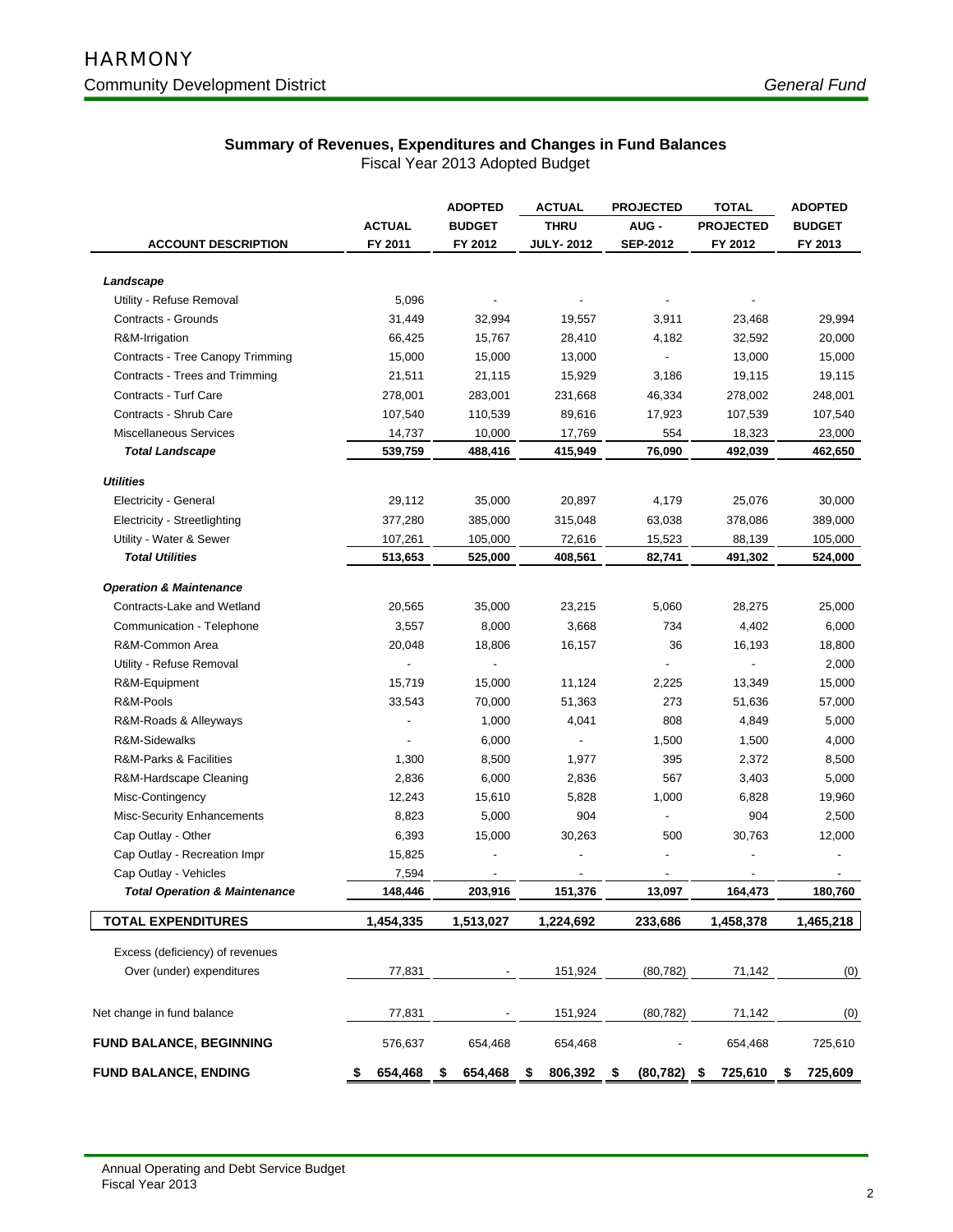Fiscal Year 2013

# **REVENUES**

Ī

## **Interest-Investments**

The District earns interest on its operating accounts.

## **Special Assessments-Tax Collector**

The District will levy a Non-Ad Valorem assessment on all the assessable property within the District in order to pay for the operating expenditures during the Fiscal Year. The collection will be provided by the Tax Collector pursuant to Selection 197.3632, Florida Statutes, which is the Uniform Collection Methodology.

## **Special Assessment – CDD Collected (Maintenance)**

The District will collect a Non-Ad Valorem assessment on all the un-platted parcels within the District in support of the overall fiscal year budget.

### **Special Assessments-Discounts**

Per Section 197.162, Florida Statues, discounts are allowed for early payment of assessments only when collected by the Tax Collector. The budgeted amount for the fiscal year is calculated at 4% of the anticipated Non-Ad Valorem assessments.

# **EXPENDITURES**

## **Administrative**

# **P/R-Board of Supervisors**

Chapter 190 of the Florida Statutes allows for members of the Board of Supervisors to be compensated \$200 per meeting at which they are in attendance. The amount for the Fiscal Year is based upon four supervisors attending 12 meetings and 2 workshops.

# **FICA Taxes**

Payroll taxes on Board of Supervisors compensation. The budgeted amount for the fiscal year is calculated at 7.65% of the total Board of Supervisor's payroll expenditures.

### **Professional Services – Arbitrage Rebate**

The District will contract with an independent certified public accountant to annually calculate the District's Arbitrage Rebate Liability on the Series of Benefit Special Assessment Bonds. The budgeted amount for the fiscal year is based on signed engagement letters for each Bond series at \$600 each.

### **Professional Services – Dissemination Agent**

The District is required by the Securities and Exchange Commission to comply with rule 15c2-12(b)-(5), which relates additional reporting requirements for unrelated bond issues and is performed by Digital Assurance Company. The budgeted amount for the fiscal year is based on standard fees charged for this service.

# **Professional Services-Engineering**

The District's engineer, Boyd Civil Engineering, Inc., will be providing general engineering services to the District, i.e., attendance and preparation for monthly Board meetings, review of invoices, preparation of requisitions., etc.

# **Professional Services-Legal Services**

The District's general counsel, Young van Assenderp, P.A., retained by the District Board, is responsible for attending and preparing for Board meetings and rendering advice, counsel, recommendations, and representation as determined appropriate or as directed by the Board directly or as relayed by the manager.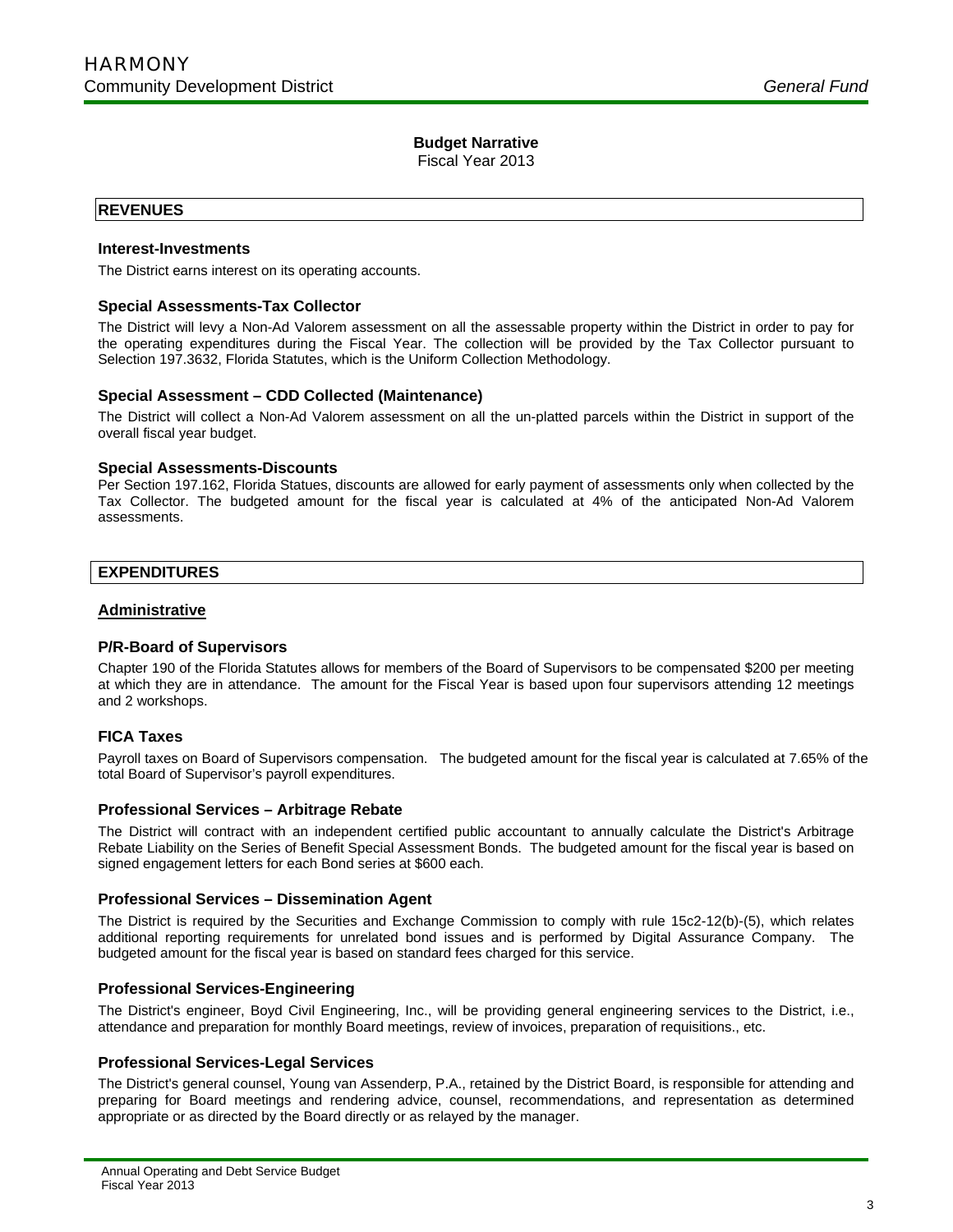Fiscal Year 2013

# **EXPENDITURES**

Ī

# **Administrative** (continued)

# **Professional Services-Management Consulting Services**

The District receives Management, Accounting and Administrative services as part of a Management Agreement with Severn Trent Management Services, Inc. The budgeted amount for the fiscal year is based on the contracted fees outlined in Exhibit "A" of the Management Agreement. No increase is expected for FY2013. As part of an agreement on February 2012 to reimburse the District the FY2006 Outstanding O&M Assessments, the monthly invoice will show a reduction of \$1,300 through March 2013. All related legal fees will be reimbursed in 2013.

| Contract -Severn Trent Management Services |                              | \$55.984 |
|--------------------------------------------|------------------------------|----------|
| <b>Reimbursement of FY2006 Assessments</b> | Approx. $$1,300 \& 5$ months | (6,072)  |
| <b>Reimbursement of Legal Fees</b>         | Approx. $$1,410 \ @7$ months | (9,863)  |
|                                            |                              | \$40.049 |

# **Professional Services - Special Assessment (Advisor)**

The District will be billed annually for calculating and levying the annual operating and maintenance, and debt service assessments, as provided by Severn Trent Management Services.

# **Professional Services -Property Appraiser**

The Property Appraiser provides the District with a listing of the legal description of each property parcel within the District boundaries, and the names and addresses of the owners of such property. The District reimburses the Property Appraiser for necessary administrative costs incurred to provide this service. The FY2013 budget for property appraiser costs was based on a unit price per parcel. In prior years, this cost was included in Misc.-Assessment Collection Cost.

# **Professional Services- Trustee**

The District pays US Bank an annual fee for trustee services on the Series 2001 and Series 2004 Bonds. The budgeted amount for the fiscal year is \$4,500 for each series plus any out-of-pocket expenses.

# **Auditing Services**

The District is required to conduct an annual audit of its financial records by an Independent Certified Public Accounting Firm. The budgeted amount for the fiscal year is based on contracted fees from an existing engagement letter with Grau & Associates.

# **Communication-Telephone**

Telephone and fax transmission expenditures.

# **Postage and Freight**

Actual postage and/or freight used for District mailings including agenda packages, vendor checks and other correspondence.

# **Insurance-General Liability**

The District's General Liability & Public Officials Liability Insurance policy is with Preferred Governmental Insurance Trust (PGIT). They specialize in providing insurance coverage to governmental agencies. The budgeted amount allows for a projected increase in the premium.

# **Printing and Binding**

Copies used in the preparation of agenda packages, required mailings, and other special projects.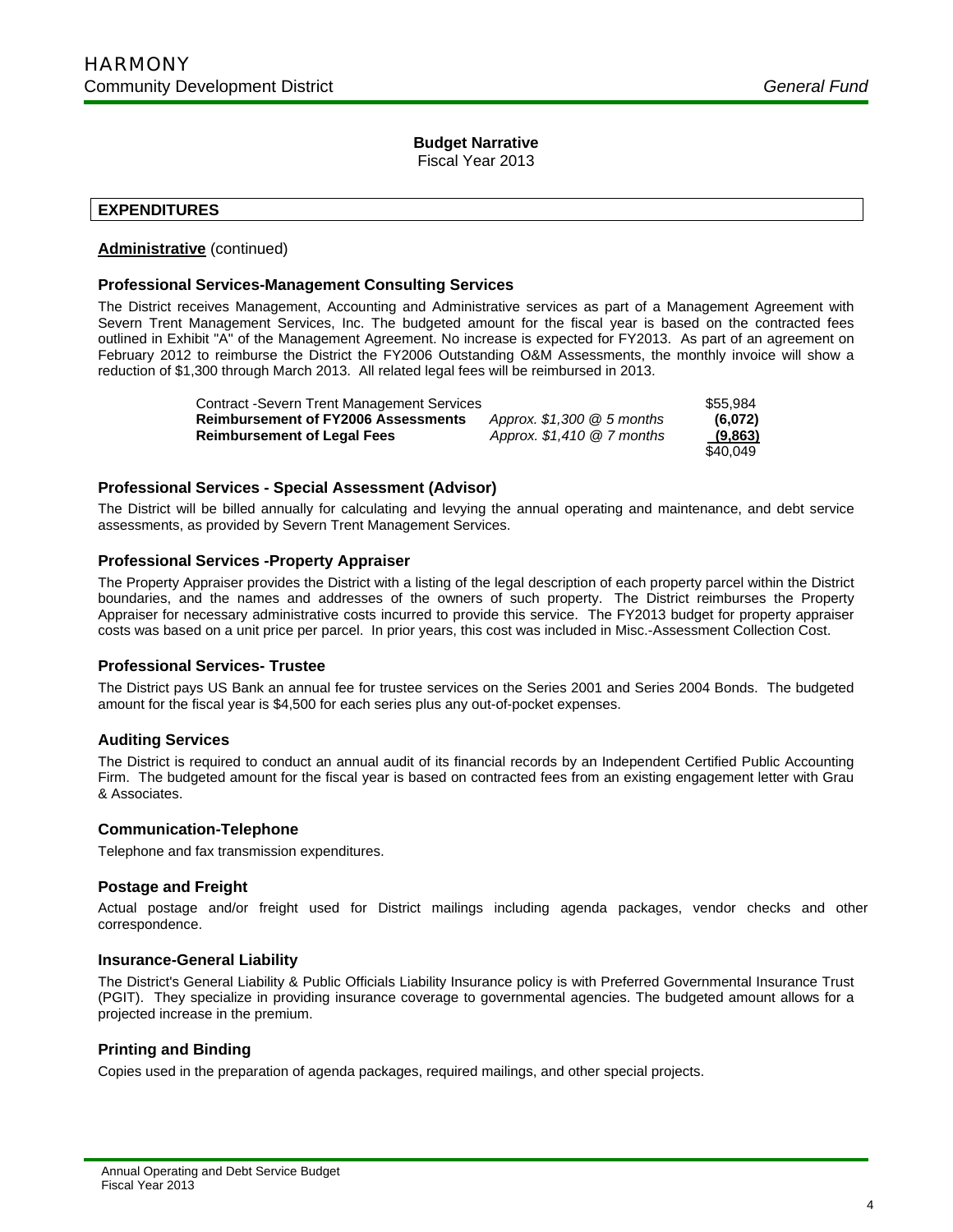Fiscal Year 2013

# **EXPENDITURES**

Ī

# Administrative **(continued)**

# **Legal Advertising**

The District is required to advertise various notices for monthly Board meetings and other public hearings in the Orlando Sentinel.

# **Miscellaneous-Assessment Collection Costs**

The District reimburses the Osceola Tax Collector for her or his necessary administrative costs. Per the Florida Statutes, administrative costs shall include, but not be limited to, those costs associated with personnel, forms, supplies, data processing, computer equipment, postage, and programming. The District also compensates the Tax Collector for the actual cost of collection or 2% on the amount of special assessments collected and remitted, whichever is greater. The FY2013 budget for collection costs was based on a maximum of 2% of the anticipated assessment collections.

# **Miscellaneous -Contingency**

This includes monthly bank charges and any other miscellaneous expenses that may be incurred during the year.

# **Office Supplies**

Supplies used in the preparation and binding of agenda packages, required mailings, and other special projects.

# **Annual District Filing Fee**

The District is required to pay an annual fee of \$175 to the Department of Community Affairs.

# **Field**

# **Professional Services – Field Management \$119,113**

Includes payroll and overhead costs for full-time field manager/dockmaster and assistant field manager and maintenance employee, as provided by Severn Trent Management Services. Primary responsibilities are related to docks and boats, with supplemental activities providing on-site field management and maintenance services. As of 2012, Irrigation duties were added to include; regular inspections, adjustments to controller and irrigation heads, minor system repairs, and purchase of irrigation supplies. A slight increase is anticipated for FY2013.

| Contract (Severn Trent Management Services)       |           |
|---------------------------------------------------|-----------|
| \$9,726 per month - Includes 3.5% annual increase | \$116.713 |
| Overtime – approx $$200 \& 12$ months             | \$2.400   |

# **Landscape**

# **Contracts-Ground \$29,994**

Scheduled maintenance consists of mowing, edging, blowing, fertilizing and applying pest and disease control chemicals to ground cover, as well as planting and replacing various annual and seasonal flowers within the District. Unscheduled maintenance consists of repairs and replacement to any damaged areas.

| New Contract (Davey Tree)                        | \$20.394 |
|--------------------------------------------------|----------|
| New Contract (Davey Tree)                        | \$9.600  |
| Unscheduled maintenance – Added to Misc Services | \$3,000  |

### Annual Operating and Debt Service Budget Fiscal Year 2013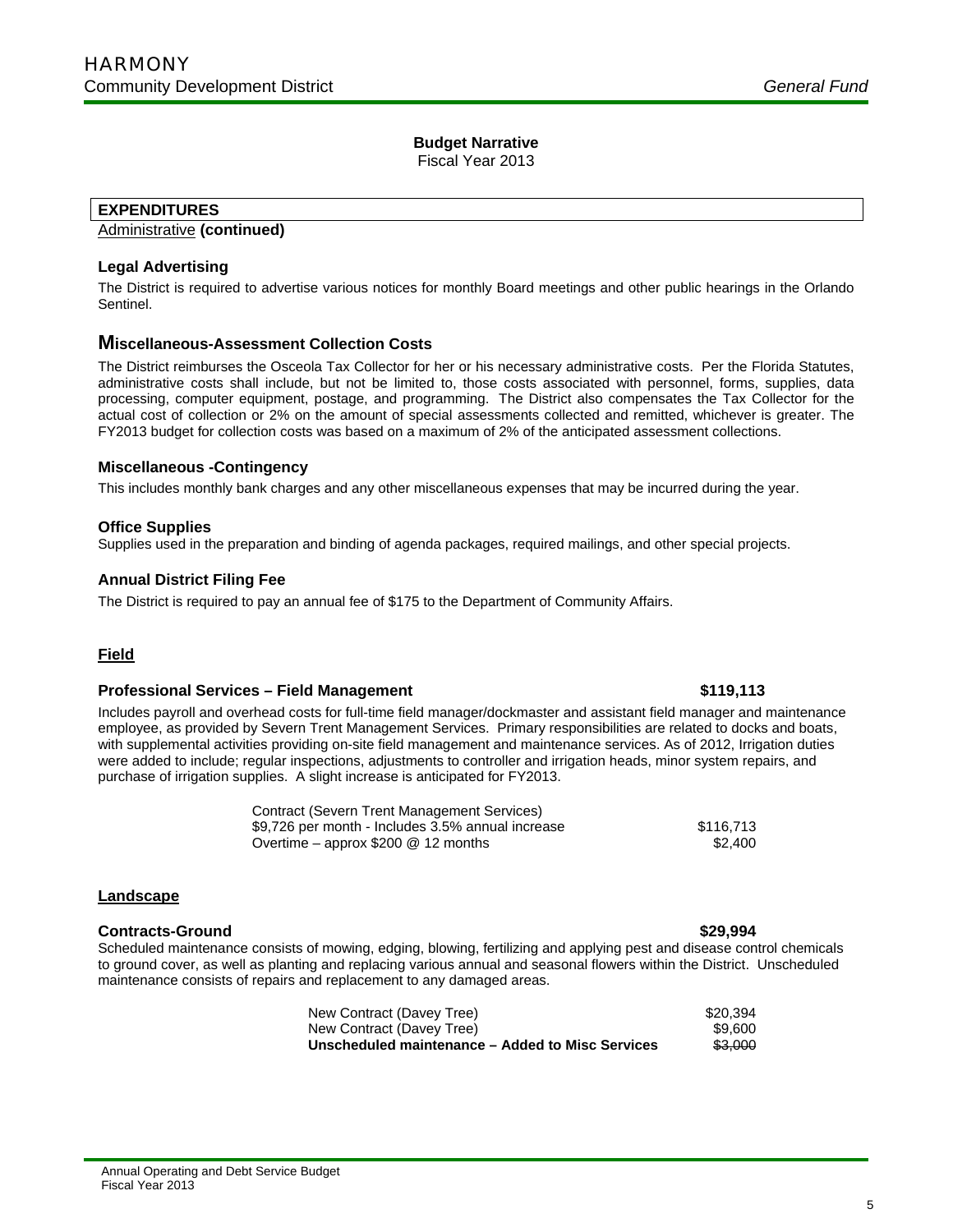Fiscal Year 2013

# **EXPENDITURES**

Ī

# **Landscape** (continued)

# **R&M-Irrigation \$20,000**

Purchase of irrigation supplies. Unscheduled maintenance consists of major repairs and replacement of system components.

| System Management (monitoring of the system)      | \$3.000  |
|---------------------------------------------------|----------|
| Unscheduled maintenance/repair of Weather Station | \$1.400  |
| Unscheduled maintenance/repair of lines           | \$3.000  |
| Irrigation supplies                               | \$12.600 |

# **Contracts –Trees Canopy Trimming 615,000 <b>\$15,000 \$15,000**

Scheduled maintenance consists of canopy trimming for trees above the 10-foot height level, and consulting with a certified arborist.

# **Contracts –Trees and Trimming <b>\$19,115 \$19,115**

# Scheduled maintenance consists of pruning, maintaining tree basins and fertilizing trees below the 10-foot height level.

| New Contract (Davey Tree)                        | \$19.115 |
|--------------------------------------------------|----------|
| Unscheduled maintenance – Added to Misc Services | \$2,000  |

# **Contracts -Turf Care \$248,001**

Scheduled maintenance consists of mowing, edging, blowing, fertilizing, and applying pest and disease control chemicals to turf within Harmony CDD. Unscheduled maintenance consists of replacement to any damaged areas. Decreased line item by \$30k to represent savings of new contract with Davey Tree.

| New Contract (Davey Tree)-                       | \$248.001 |
|--------------------------------------------------|-----------|
| Unscheduled maintenance – Added to Misc Services | \$5,000   |

# **R&M-Shrub Care \$107,540**

Scheduled maintenance consists of pruning, mulching, fertilizing, applying pest and disease control chemicals, and providing weed control and debris removal to Shrubs within the District. Unscheduled maintenance consists of repairs and replacement to any damaged areas.

> New Contract (Davey Tree) \$107,540 **Unscheduled maintenance – Added to Misc Services** \$3,000

### **Miscellaneous Services \$23,000**

Unscheduled or one-time landscape maintenance expenses for other areas within the District that are not listed in any other budget category.

# **Utility**

### **Electricity - General \$30,000**

### Electricity for accounts with Orlando Utilities Commissions for the swim club, parks, and irrigation. Fees are based on historical costs for metered use.

# **Electricity - Streetlighting \$389,000**

Contract to lease light-poles and fixtures for all street lighting within the District, as per agreement with the Orlando Utilities Commission. Fees are based on historical costs.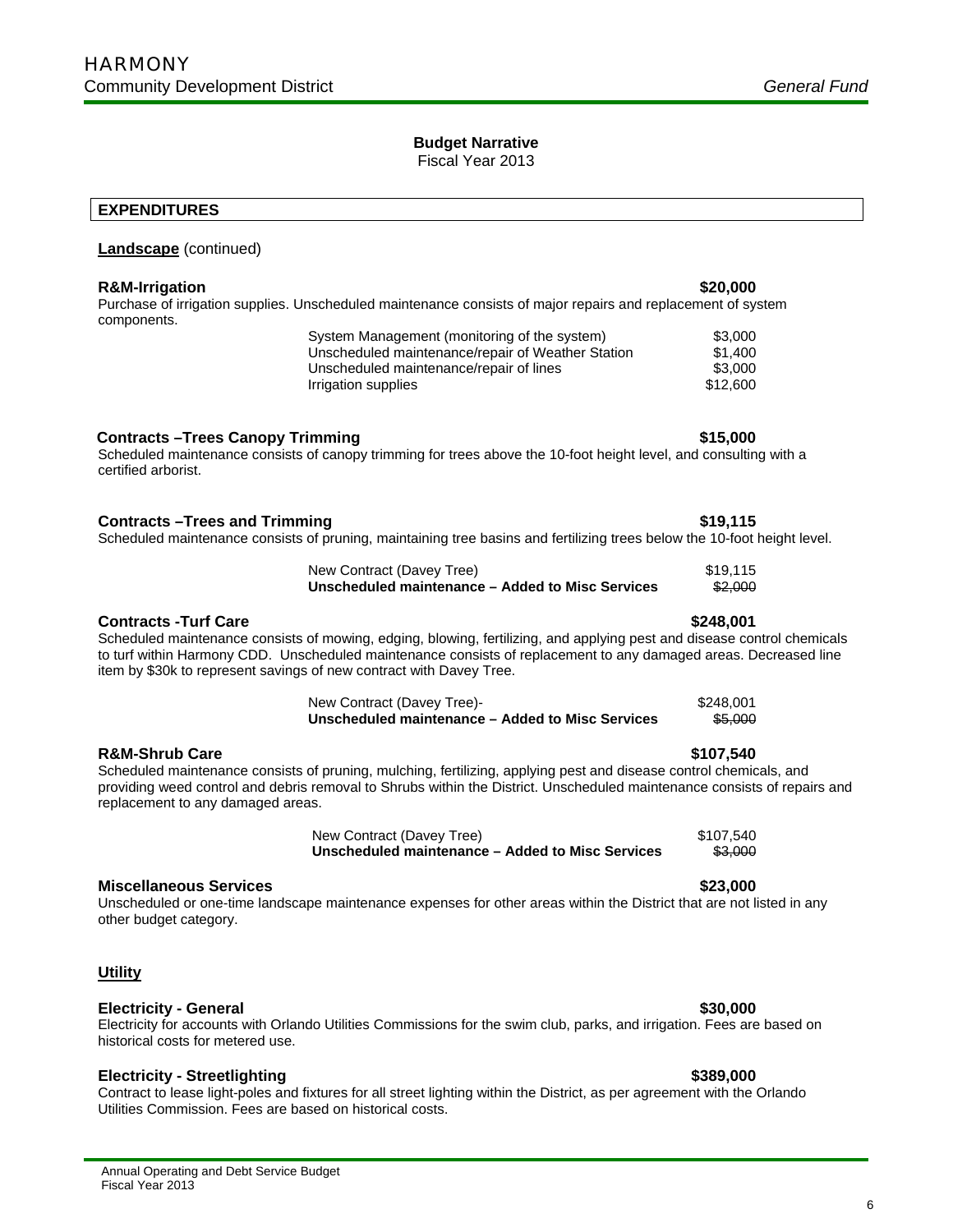Fiscal Year 2013

# **EXPENDITURES**

Ī

# **Uitilty** (continued)

### **Utility - Water & Sewer \$105,000 \$105,000**

The District currently has utility accounts with Toho Water Authority (a division of KUA).Usage consists of water, sewer and reclaimed water services.

# **Operation & Maintenance**

## **Contracts-Lake and Wetland \$25,000**

# Scheduled maintenance consists of inspections and treatment of nuisance aquatic species. Unscheduled maintenance consists of aquatic plantings and repair of any damaged areas.

| Existing Contract (Bio-Tech Consulting) | \$16,000 |
|-----------------------------------------|----------|
| Unscheduled maintenance                 | \$9,000  |

## **Communication – Telephone 6,000 <b>6,000 \$6,000**

Telephone expenses for the dockmaster and assistant and the irrigation line for the computerized Maxicom irrigation system.

### **R&M-Common Area \$18,800**

- Benches: Unscheduled maintenance consists of replacing damaged benches and purchasing benches for added areas
- Miscellaneous cleaning supplies, light bulbs, and other supplies used throughout the District.
- District facility's expenditures relating to new assistant Field Manager
- Other miscellaneous common area expense not provided in other line items. It is anticipated some items originally installed in 2003 will need to be replaced in FY 2013, including trash cans, doggie pots and fountain

### **Utility - Refuse Removal \$2,000**

Scheduled maintenance consists of trash disposal. Unscheduled maintenance consists of replacement or repair of dumpster.

### **R&M-Equipment \$15,000**

Supplies, maintenance and equipment needed for the boats.

| Boat Operation, supplies and maintenance | \$7.000 |
|------------------------------------------|---------|
| Repairs and system upgrade               | \$6.000 |
| Miscellaneous                            | \$2,000 |

### **R&M-Pools \$57,000**

This includes monthly pool service and any repairs and maintenance for the Swim Club and Ashley Park pools that may be incurred during the year by the District, including repair and replacement of pool furniture, shades, safety equipment, etc. Supplies for the pool and fountains such as chemicals and chlorine are provided by Spies Pool LLC. Various pool licenses and permits required for the pools are based on historical expenses.

| Contract (Robert's Pool Service) | \$14,400 |
|----------------------------------|----------|
| Repair/replace pool furniture    | \$20,000 |
| Supplies                         | \$9.840  |
| Licenses                         | \$1,050  |
| Unscheduled Maintenance          | \$11.710 |
|                                  |          |

### **R&M Roads and Alleyways \$5,000**

Unscheduled maintenance of alleyways.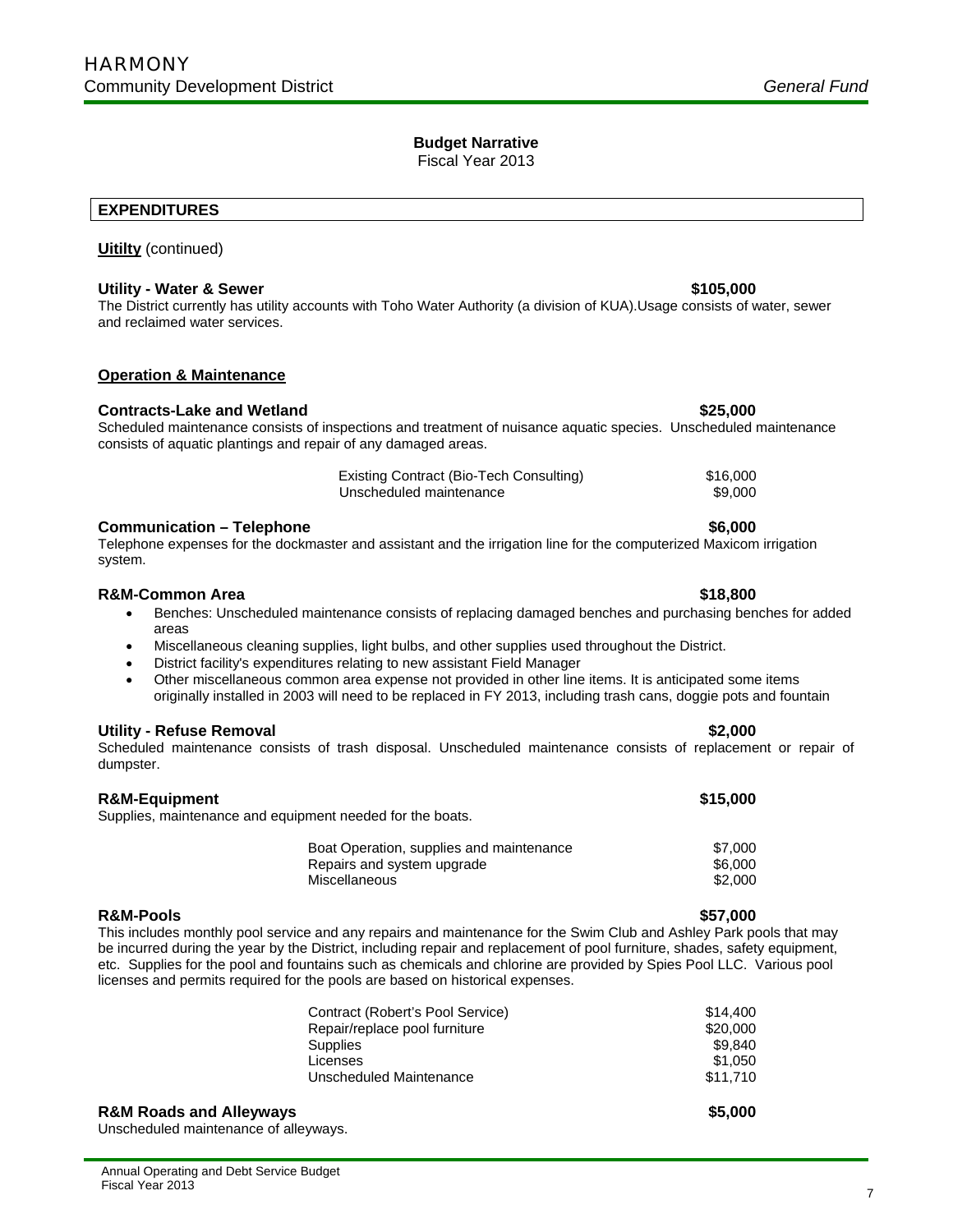Fiscal Year 2013

# **EXPENDITURES**

Ī

# **Operation & Maintenance** (continued)

# **R&M Sidewalks**  $\bullet$  **84,000 64,000 64,000 64,000 64,000 64,000 64,000**

Unscheduled maintenance consists of grinding uneven areas and replacement of concrete sidewalk. Pressure washing areas within the District as needed.

# **R&M Parks and Facilities \$8,500**

Maintenance or repairs to the basketball courts and athletic fields, including sod replacement, cleaning of basketball courts, dog parks and all miscellaneous park areas.

| Lakeshore Park           | \$6,500 |
|--------------------------|---------|
| Dog Parks                | \$1.000 |
| Miscellaneous Park Areas | \$1.000 |

# **R&M-Hardscape Maintenance \$5,000**

Scheduled maintenance consists of pressure washing PVC fencing, bridges, and pavilions, restrooms and other Hardscape. Unscheduled maintenance consists of repairs and replacement of damaged areas, including columns. Done in house as of FY2012.

# **Misc-Contingency \$19,960**

# The FY2013 contingency represents the potential excess of unscheduled maintenance expenses not included in budget categories or not anticipated in specific line items.

# **Misc-Security Enhancement**  $\bullet$  **32,500**

Represents costs to update and improve security within the District. (Gates, camera's etc.) Unscheduled maintenance; includes repair or replacement of damaged cameras and any required upgrades.

# **Capital – Outlay \$12,000**

Fiscal Year 2013

The District will replace existing equipment or purchase new equipment for District facilities

# 8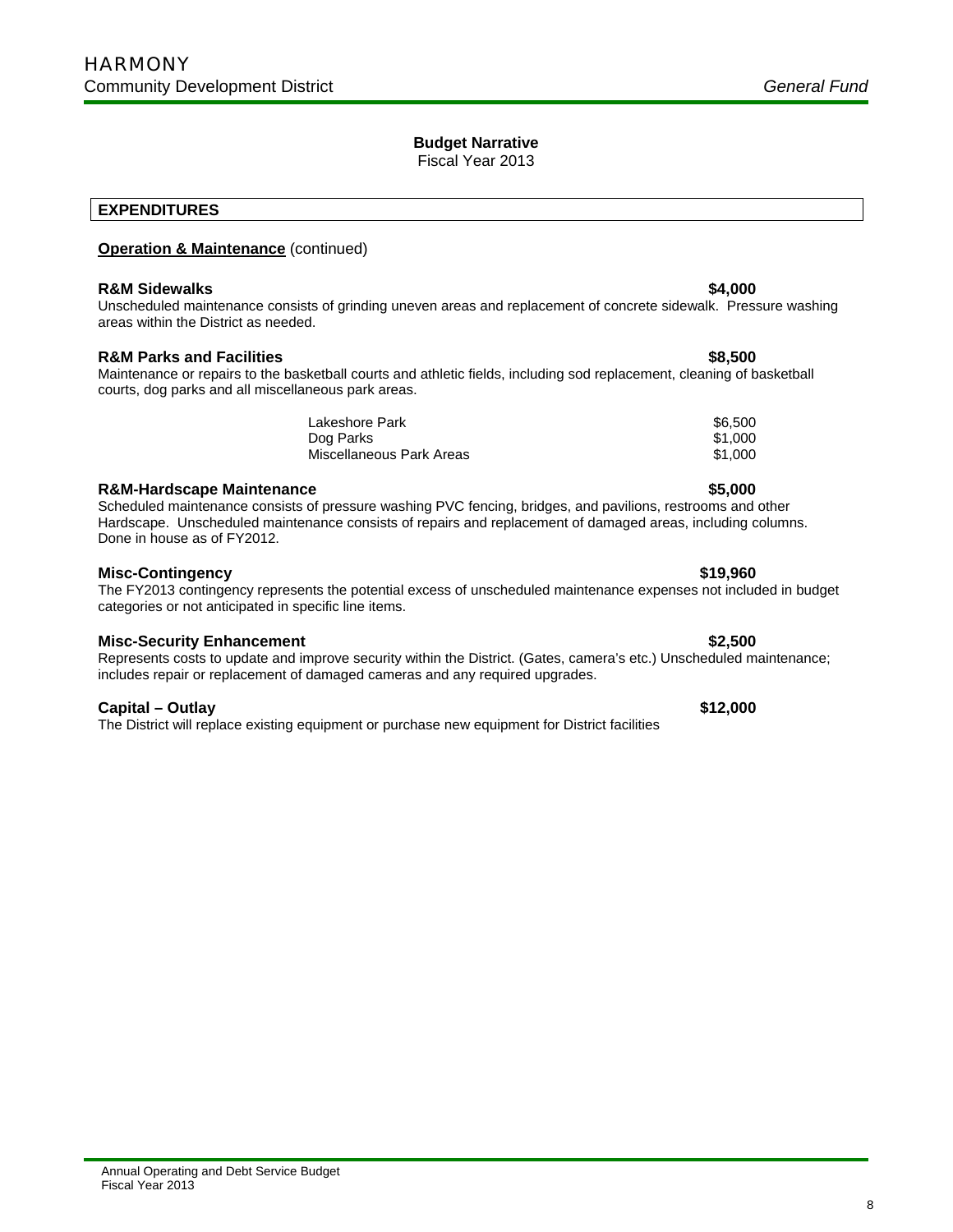# **Exhibit "A"**

# Allocation of Fund Balances

# **AVAILABLE FUNDS**

|                                               | Amount        |
|-----------------------------------------------|---------------|
| Beginning Fund Balance - Fiscal Year 2013     | \$<br>725.610 |
| Net Change in Fund Balance - Fiscal Year 2013 | (0)           |
| Reserves - Fiscal Year 2013 Additions         |               |
| Total Funds Available (Estimated) - 9/30/2013 | 725.609       |

# **ALLOCATION OF AVAILABLE FUNDS**

| <b>Nonspendable Fund Balance</b>                    |          |                              |
|-----------------------------------------------------|----------|------------------------------|
| Prepaid Items                                       |          | 1,281                        |
| <b>Assigned Fund Balance</b>                        |          |                              |
| Operating Reserve - First Quarter Operating Capital |          | (1)<br>366,305               |
| Reserves - Insurance                                |          | (2)<br>50,000                |
| Reserves - Renewal & Replacement                    |          | $\left( 3\right)$<br>185,000 |
|                                                     | Subtotal | 601,305                      |
| <b>Total Allocation of Available Funds</b>          |          | 602,586                      |
|                                                     |          |                              |
| <b>Total Unassigned (undesignated) Cash</b>         |          | 123,024                      |

# **Notes**

(1) Represents approximately 3 months of operating expenditures

(2) Represents deductibles for Liability and Property insurance

(3) Represents annual amount of approximate 10 year plan (until 2020) for renewal and replacement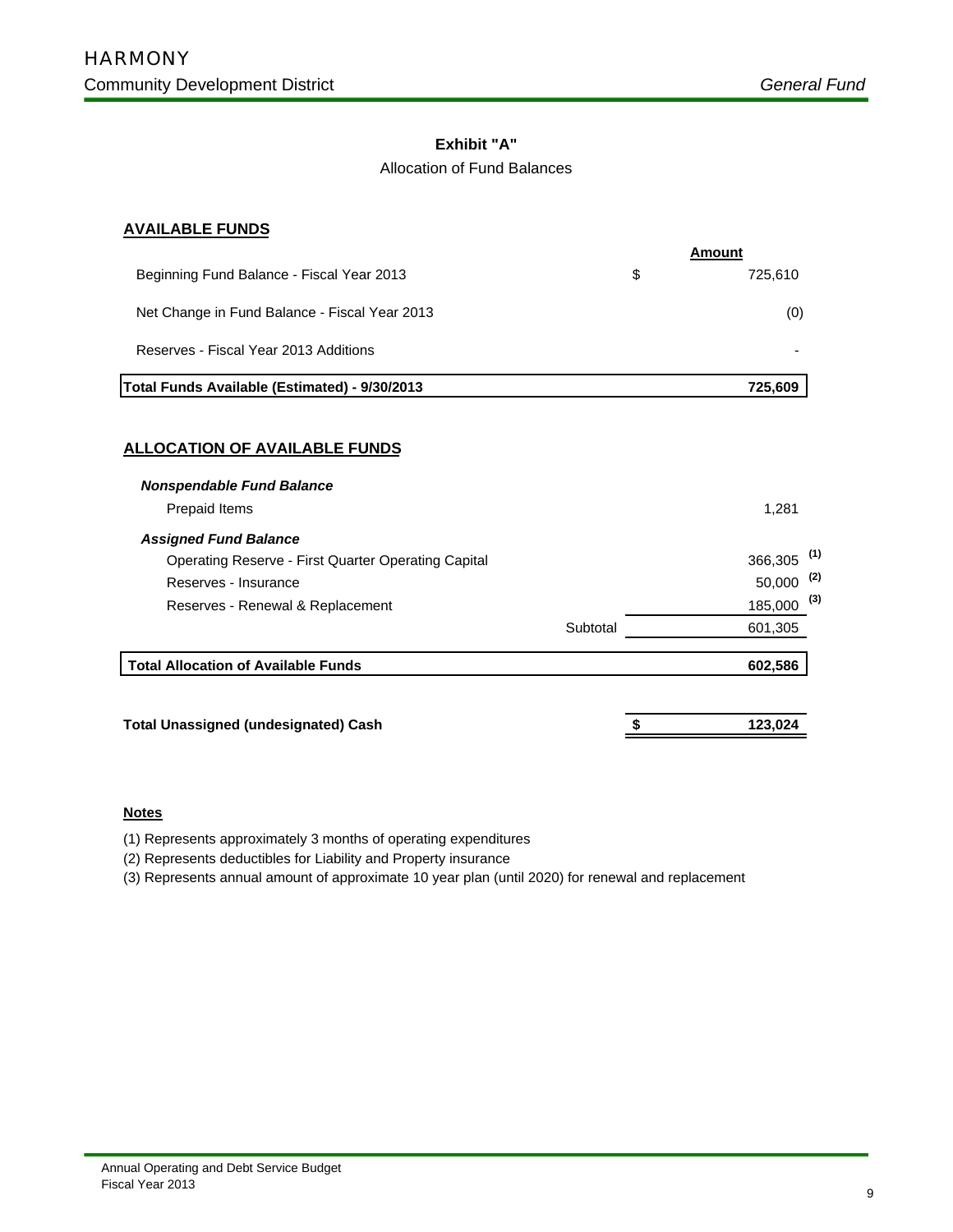# Harmony

Community Development District

# **Debt Service Budgets**

Fiscal Year 2013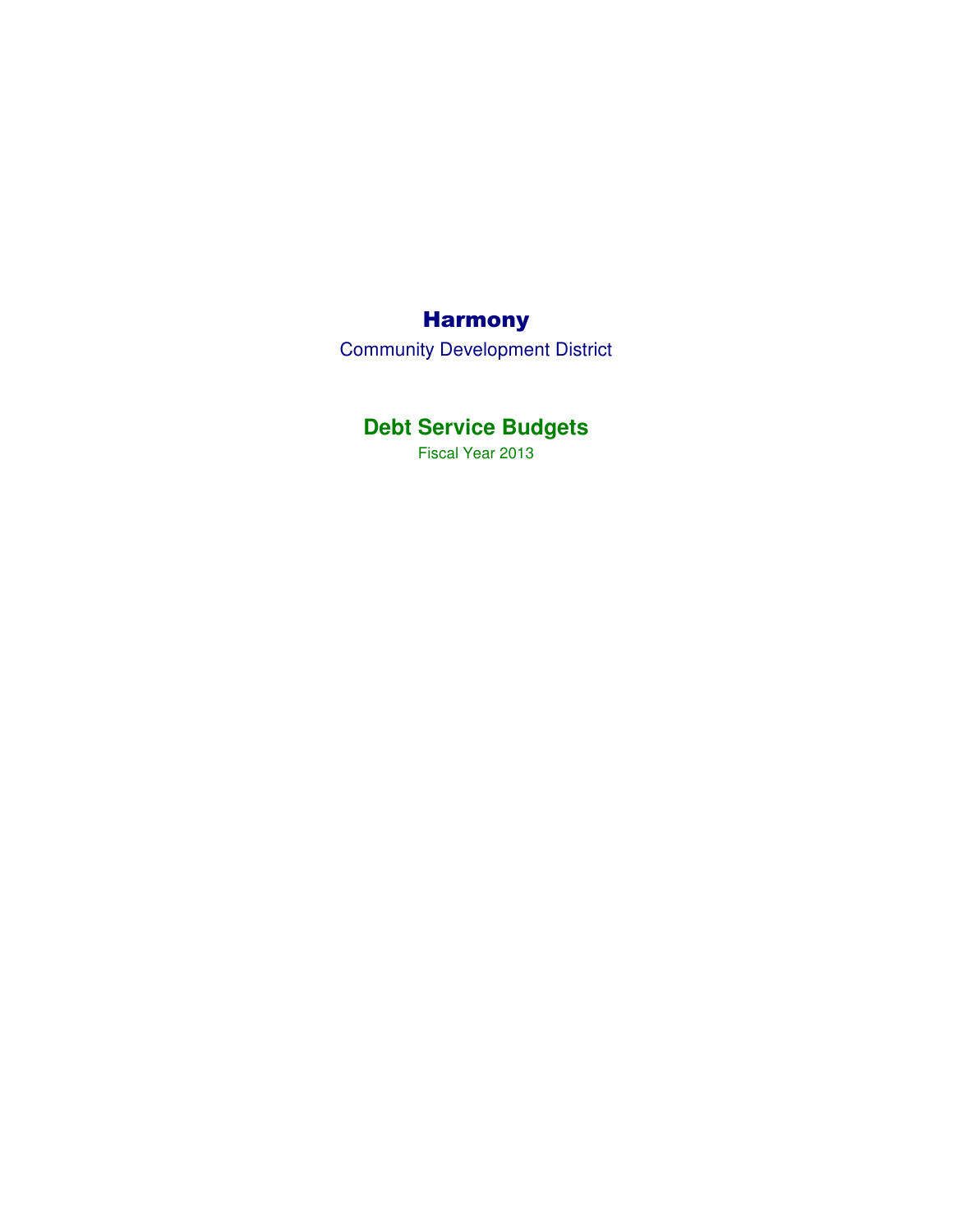# **Summary of Revenues, Expenditures and Changes in Fund Balances**

|                                       |                          | <b>ADOPTED</b> | <b>ACTUAL</b>    | <b>PROJECTED</b> | <b>TOTAL</b>     | <b>ADOPTED</b> |  |
|---------------------------------------|--------------------------|----------------|------------------|------------------|------------------|----------------|--|
|                                       | <b>ACTUAL</b>            | <b>BUDGET</b>  | <b>THRU</b>      | AUG-             | <b>PROJECTED</b> | <b>BUDGET</b>  |  |
| <b>ACCOUNT DESCRIPTION</b>            | FY 2011                  | FY 2012        | <b>JULY-2012</b> | <b>SEP-2012</b>  | FY 2012          | FY 2013        |  |
| <b>REVENUES</b>                       |                          |                |                  |                  |                  |                |  |
| Interest - Investments                | \$<br>1,929              | \$<br>800      | \$<br>710        | \$<br>142        | \$<br>852        | \$<br>800      |  |
| Special Assmnts- Tax Collector        | 1,036,956                | 1,035,285      | 1,031,779        |                  | 1,031,779        | 1,050,511      |  |
| Special Assmnts- Prepayment           | 47,289                   |                | 16,668           |                  | 16,668           |                |  |
| Special Assmnts- CDD Collected        | 432,426                  | 432,195        | 614,176          |                  | 614,176          | 439,182        |  |
| Special Assmnts- Delinquent           | 1,072                    |                |                  |                  |                  |                |  |
| <b>Special Assmnts- Discounts</b>     | (17, 811)                | (41, 411)      | (19, 810)        |                  | (19, 810)        | (42,020)       |  |
| <b>TOTAL REVENUES</b>                 | 1,501,861                | 1,426,868      | 1,643,523        | 142              | 1,643,665        | 1,448,472      |  |
| <b>EXPENDITURES</b>                   |                          |                |                  |                  |                  |                |  |
| <b>Administrative</b>                 |                          |                |                  |                  |                  |                |  |
| Misc-Assessmnt Collection Cost        | 12,399                   | 20,706         | 20,239           |                  | 20,239           | 21,010         |  |
| <b>Total Administrative</b>           | 12,399                   | 20,706         | 20,239           |                  | 20,239           | 21,010         |  |
| <b>Debt Service</b>                   |                          |                |                  |                  |                  |                |  |
| <b>Principal Debt Retirement</b>      | 305,000                  | 325,000        | 325,000          |                  | 325,000          | 350,000        |  |
| <b>Principal Prepayments</b>          | 30,000                   |                | 30,000           |                  | 30,000           |                |  |
| <b>Interest Expense</b>               | 1,122,663                | 1,098,375      | 1,097,288        |                  | 1,097,288        | 1,072,638      |  |
| <b>Total Debt Service</b>             | 1,457,663                | 1,423,375      | 1,452,288        | ٠                | 1,452,288        | 1,422,638      |  |
| <b>TOTAL EXPENDITURES</b>             | 1,470,062                | 1,444,081      | 1,472,527        | $\blacksquare$   | 1,472,527        | 1,443,648      |  |
| Excess (deficiency) of revenues       |                          |                |                  |                  |                  |                |  |
| Over (under) expenditures             | 31,799                   | (17, 213)      | 170,996          | 142              | 171,138          | 4,825          |  |
| <b>OTHER FINANCING SOURCES (USES)</b> |                          |                |                  |                  |                  |                |  |
| Contribution to (Use of) Fund Balance | $\overline{\phantom{a}}$ | (17, 213)      |                  | $\blacksquare$   |                  | 4,825          |  |
| <b>TOTAL OTHER SOURCES (USES)</b>     | $\blacksquare$           | (17, 213)      |                  | $\blacksquare$   | $\blacksquare$   | 4,825          |  |
| Net change in fund balance            | 31,799                   | (17, 213)      | 170,996          | 142              | 171,138          | 4,825          |  |
| <b>FUND BALANCE, BEGINNING</b>        | 1,735,818                | 1,767,617      | 1,767,617        |                  | 1,767,617        | 1,938,755      |  |
| <b>FUND BALANCE, ENDING</b>           | \$1,767,617              | \$1,750,404    | \$1,938,613      | \$<br>142        | \$1,938,755      | \$1,943,580    |  |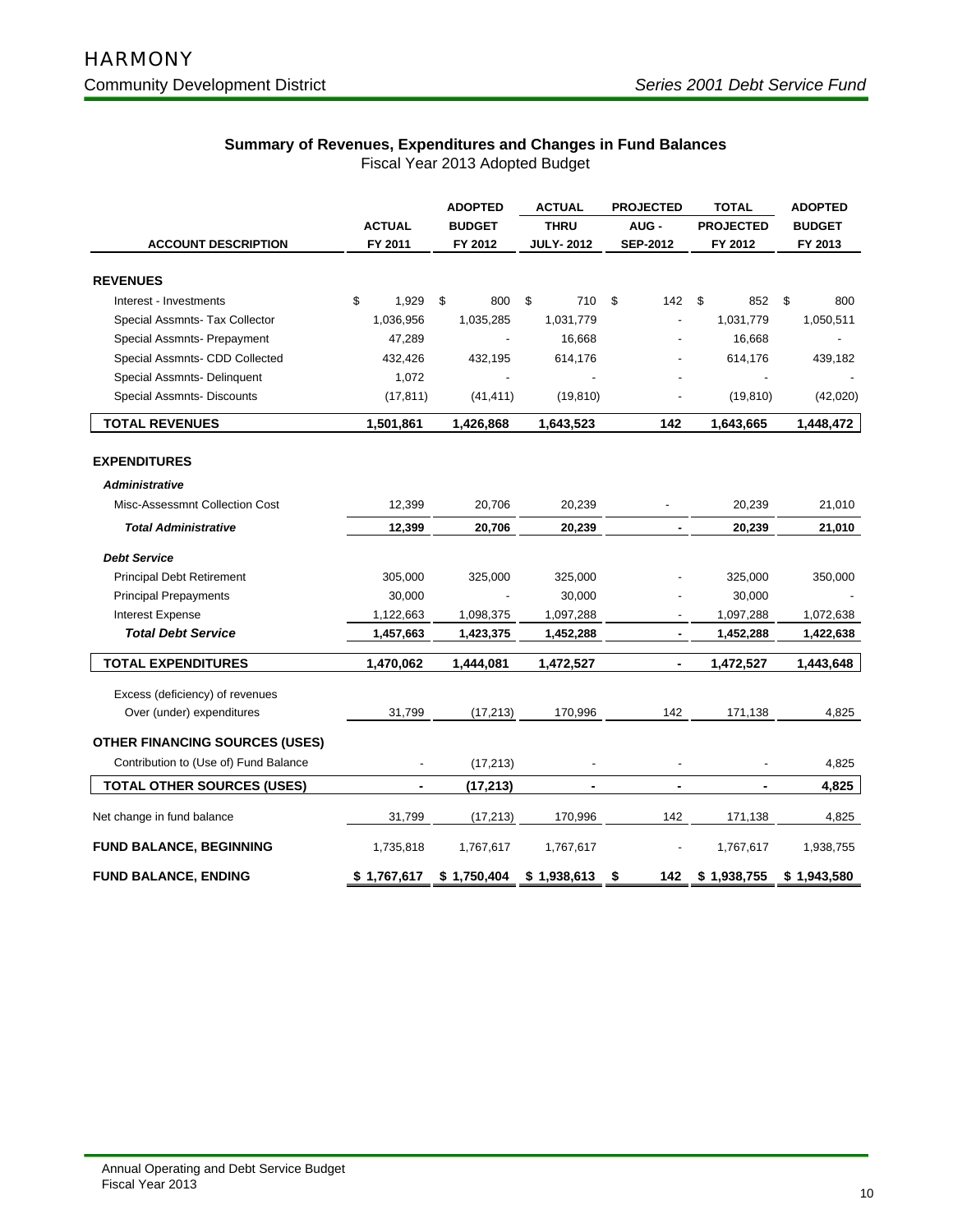| Period        |                  | Coupon |                 | <b>Debt</b>     | <b>Annual Debt</b> |
|---------------|------------------|--------|-----------------|-----------------|--------------------|
| <b>Ending</b> | <b>Principal</b> | Rate   | <b>Interest</b> | <b>Service</b>  | <b>Service</b>     |
|               |                  |        |                 |                 |                    |
| 11/1/2012     |                  |        | \$536,318.75    | \$536,318.75    |                    |
| 5/1/2013      | \$350,000.00     | 7.250% | \$536,318.75    | \$886,318.75    | \$1,422,637.50     |
| 11/1/2013     |                  |        | \$523,631.25    | \$523,631.25    |                    |
| 5/1/2014      | \$375,000.00     | 7.250% | \$523,631.25    | \$898,631.25    | \$1,422,262.50     |
| 11/1/2014     |                  |        | \$510,037.50    | \$510,037.50    |                    |
| 5/1/2015      | \$400,000.00     | 7.250% | \$510,037.50    | \$910,037.50    | \$1,420,075.00     |
| 11/1/2015     |                  |        | \$495,537.50    | \$495,537.50    |                    |
| 5/1/2016      | \$430,000.00     | 7.250% | \$495,537.50    | \$925,537.50    | \$1,421,075.00     |
| 11/1/2016     |                  |        | \$479,950.00    | \$479,950.00    |                    |
| 5/1/2017      | \$465,000.00     | 7.250% | \$479,950.00    | \$944,950.00    | \$1,424,900.00     |
| 11/1/2017     |                  |        | \$463,093.75    | \$463,093.75    |                    |
| 5/1/2018      | \$495,000.00     | 7.250% | \$463,093.75    | \$958,093.75    | \$1,421,187.50     |
| 11/1/2018     |                  |        | \$445,150.00    | \$445,150.00    |                    |
| 5/1/2019      | \$535,000.00     | 7.250% | \$445,150.00    | \$980,150.00    | \$1,425,300.00     |
| 11/1/2019     |                  |        | \$425,756.25    | \$425,756.25    |                    |
| 5/1/2020      | \$575,000.00     | 7.250% | \$425,756.25    | \$1,000,756.25  | \$1,426,512.50     |
| 11/1/2020     |                  |        | \$404,912.50    | \$404,912.50    |                    |
| 5/1/2021      | \$615,000.00     | 7.250% | \$404,912.50    | \$1,019,912.50  | \$1,424,825.00     |
| 11/1/2021     |                  |        | \$382,618.75    | \$382,618.75    |                    |
| 5/1/2022      | \$655,000.00     | 7.250% | \$382,618.75    | \$1,037,618.75  | \$1,420,237.50     |
| 11/1/2022     |                  |        | \$358,875.00    | \$358,875.00    |                    |
| 5/1/2023      | \$705,000.00     | 7.250% | \$358,875.00    | \$1,063,875.00  | \$1,422,750.00     |
| 11/1/2023     |                  |        | \$333,318.75    | \$333,318.75    |                    |
| 5/1/2024      | \$760,000.00     | 7.250% | \$333,318.75    | \$1,093,318.75  | \$1,426,637.50     |
| 11/1/2024     |                  |        | \$305,768.75    | \$305,768.75    |                    |
| 5/1/2025      | \$815,000.00     | 7.250% | \$305,768.75    | \$1,120,768.75  | \$1,426,537.50     |
| 11/1/2025     |                  |        | \$276,225.00    | \$276,225.00    |                    |
| 5/1/2026      | \$875,000.00     | 7.250% | \$276,225.00    | \$1,151,225.00  | \$1,427,450.00     |
| 11/1/2026     |                  |        | \$244,506.25    | \$244,506.25    |                    |
| 5/1/2027      | \$940,000.00     | 7.250% | \$244,506.25    | \$1,184,506.25  | \$1,429,012.50     |
| 11/1/2027     |                  |        | \$210,431.25    | \$210,431.25    |                    |
| 5/1/2028      | \$1,005,000.00   | 7.250% | \$210,431.25    | \$1,215,431.25  | \$1,425,862.50     |
| 11/1/2028     |                  |        | \$174,000.00    | \$174,000.00    |                    |
| 5/1/2029      | \$1,080,000.00   | 7.250% | \$174,000.00    | \$1,254,000.00  | \$1,428,000.00     |
| 11/1/2029     |                  |        | \$134,850.00    | \$134,850.00    |                    |
| 5/1/2030      | \$1,155,000.00   | 7.250% | \$134,850.00    | \$1,289,850.00  | \$1,424,700.00     |
| 11/1/2030     |                  |        | \$92,981.25     | \$92,981.25     |                    |
| 5/1/2031      | \$1,235,000.00   | 7.250% | \$92,981.25     | \$1,327,981.25  | \$1,420,962.50     |
| 11/1/2031     |                  |        | \$48,212.50     | \$48,212.50     |                    |
| 5/1/2032      | \$1,330,000.00   | 7.250% | \$48,212.50     | \$1,378,212.50  | \$1,426,425.00     |
| <b>Total</b>  | \$14,795,000.00  |        | \$13,156,031.25 | \$27,951,031.25 | \$28,487,350.00    |

# **AMORTIZATION SCHEDULE**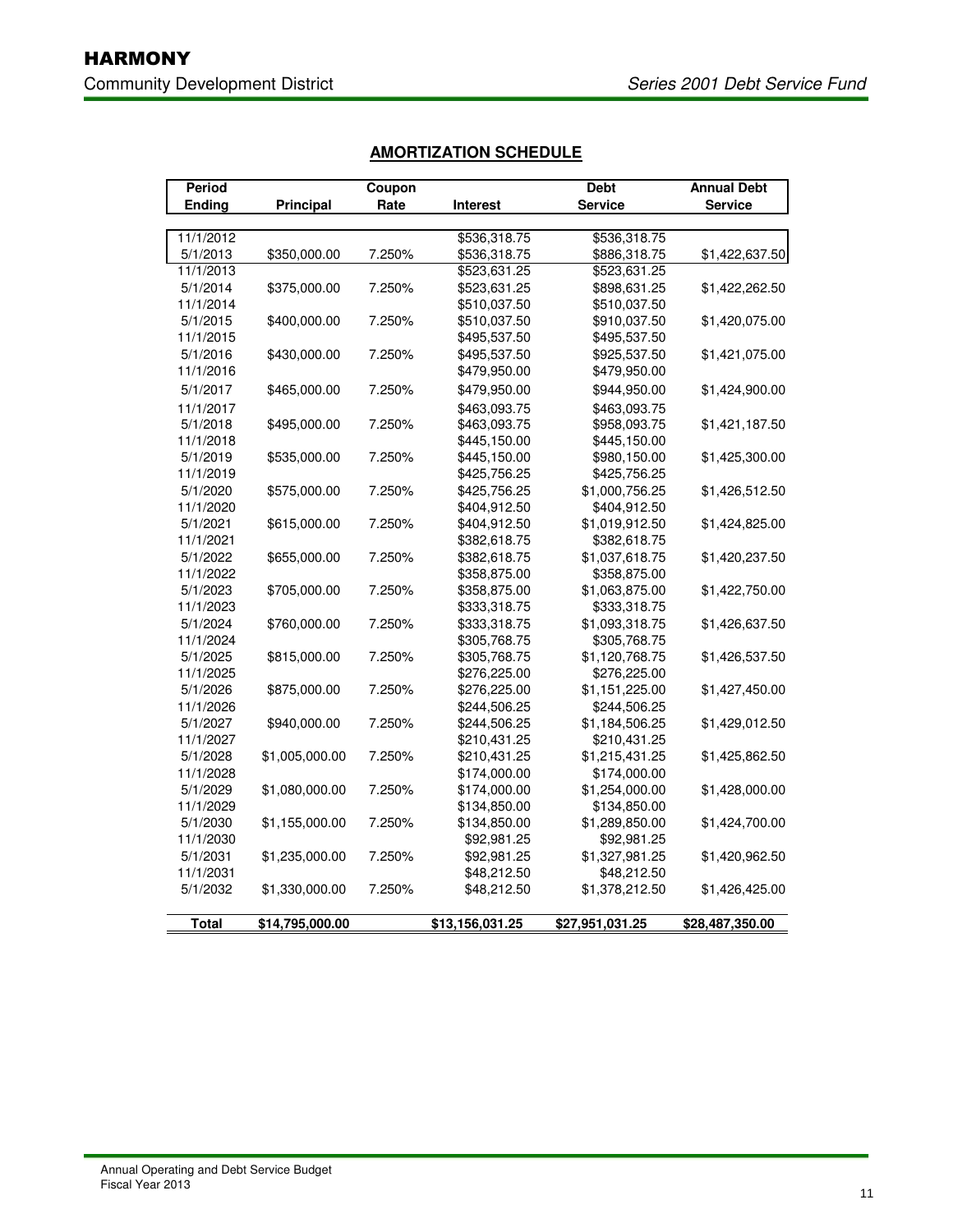# **Summary of Revenues, Expenditures and Changes in Fund Balances**

|                                       |               | <b>ADOPTED</b>           |               | <b>ACTUAL</b> |                  |         | <b>PROJECTED</b> |           | <b>TOTAL</b>     | <b>ADOPTED</b> |  |
|---------------------------------------|---------------|--------------------------|---------------|---------------|------------------|---------|------------------|-----------|------------------|----------------|--|
|                                       | <b>ACTUAL</b> |                          | <b>BUDGET</b> |               | <b>THRU</b>      |         | AUG-             |           | <b>PROJECTED</b> | <b>BUDGET</b>  |  |
| <b>ACCOUNT DESCRIPTION</b>            | FY 2011       |                          | FY 2012       |               | <b>JULY-2012</b> |         | <b>SEP-2012</b>  |           | FY 2012          | FY 2013        |  |
|                                       |               |                          |               |               |                  |         |                  |           |                  |                |  |
| <b>REVENUES</b>                       |               |                          |               |               |                  |         |                  |           |                  |                |  |
| Interest - Investments                | \$<br>1.648   | \$                       | 800           | \$            | 2.612            | \$      | 522              | \$        | 3,134            | \$<br>2,000    |  |
| Special Assmnts- CDD Collected        | 1,198,145     |                          | 1,197,400     |               | 692,061          |         | 505,339          |           | 1,197,400        | 1,219,938      |  |
| <b>TOTAL REVENUES</b>                 | 1,199,793     |                          | 1,198,200     |               | 694,673          |         | 505,861          |           | 1,200,534        | 1,221,938      |  |
| <b>EXPENDITURES</b>                   |               |                          |               |               |                  |         |                  |           |                  |                |  |
| <b>Debt Service</b>                   |               |                          |               |               |                  |         |                  |           |                  |                |  |
| <b>Principal Debt Retirement</b>      | 225,000       |                          | 245,000       |               | 245,000          |         |                  | 245,000   |                  | 255,000        |  |
| <b>Interest Expense</b>               | 1,000,688     |                          | 985,500       |               | 985,500          |         |                  |           | 985,500          | 968,963        |  |
| <b>Total Debt Service</b>             | 1,225,688     |                          | 1,230,500     |               | 1,230,500        |         |                  | 1,230,500 |                  | 1,223,963      |  |
| <b>TOTAL EXPENDITURES</b>             | 1,225,688     |                          | 1,230,500     |               | 1,230,500        |         |                  | 1,230,500 |                  | 1,223,963      |  |
| Excess (deficiency) of revenues       |               |                          |               |               |                  |         |                  |           |                  |                |  |
| Over (under) expenditures             | (25, 895)     |                          | (32, 300)     |               | (535, 827)       | 505,861 |                  | (29,966)  |                  | (2,025)        |  |
| <b>OTHER FINANCING SOURCES (USES)</b> |               |                          |               |               |                  |         |                  |           |                  |                |  |
| Contribution to (Use of) Fund Balance |               | $\overline{\phantom{a}}$ | (32, 300)     |               |                  |         |                  |           |                  | (2,025)        |  |
| <b>TOTAL OTHER SOURCES (USES)</b>     |               | -                        | (32, 300)     |               |                  |         | ۰                |           | ٠                | (2,025)        |  |
| Net change in fund balance            | (25, 895)     |                          | (32, 300)     |               | (535, 827)       |         | 505,861          |           | (29,966)         | (2,025)        |  |
| <b>FUND BALANCE, BEGINNING</b>        | 1,427,831     | 1,401,936                |               | 1,401,936     |                  |         |                  | 1,401,936 | 1,371,970        |                |  |
| <b>FUND BALANCE, ENDING</b>           | \$1,401,936   |                          | \$1,369,636   | \$            | 866,109<br>S     |         | 505,861          |           | \$1,371,970      | \$1,369,946    |  |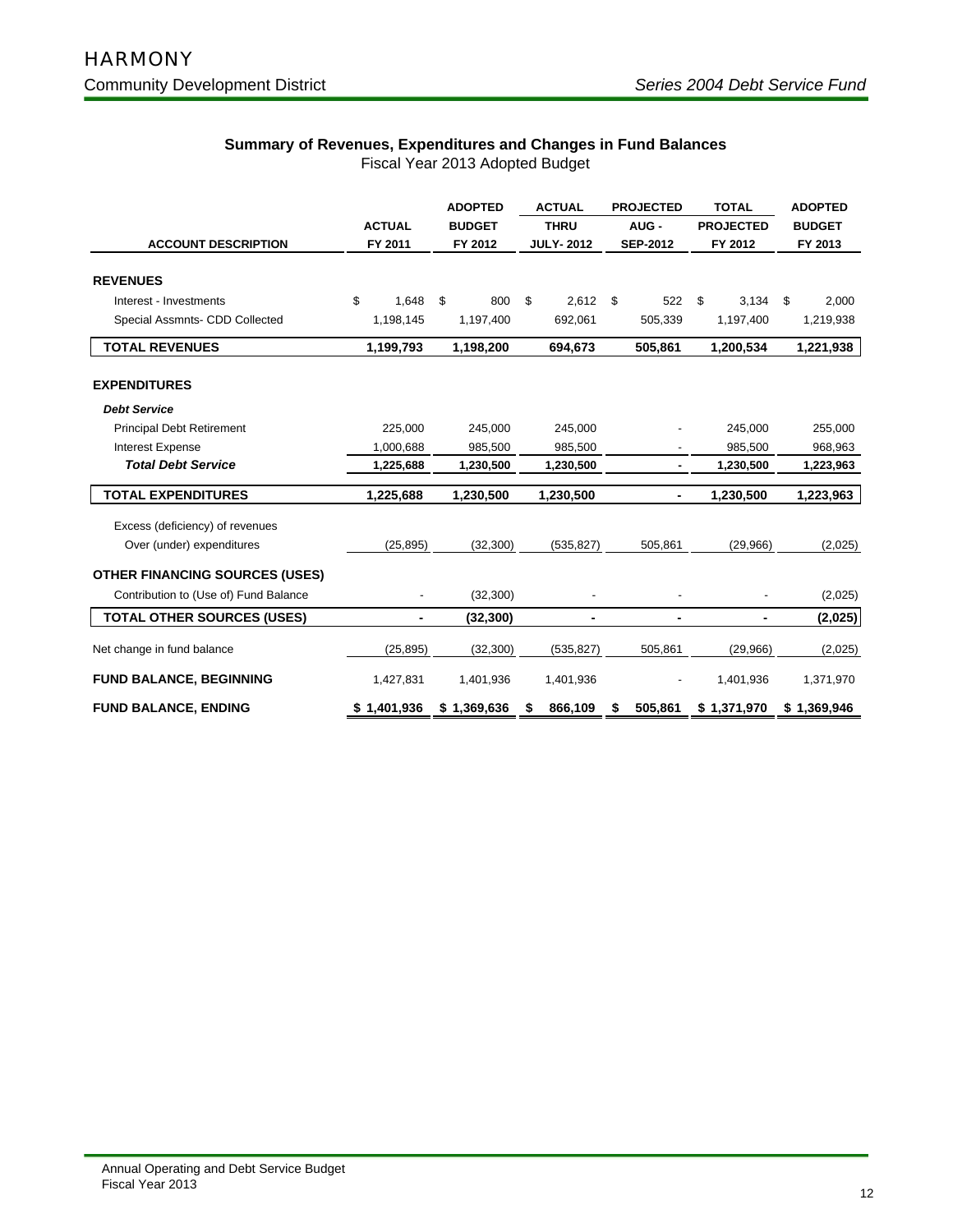**r** 

|  | <b>AMORTIZATION SCHEDULE</b> |  |
|--|------------------------------|--|
|  |                              |  |

| <b>DATE</b> | <b>BALANCE</b>   | <b>RATE</b> |                          | <b>PRINCIPAL</b> | <b>INTEREST</b> |               |    | <b>TOTAL</b>  |
|-------------|------------------|-------------|--------------------------|------------------|-----------------|---------------|----|---------------|
| 11/1/2012   | \$<br>14,355,000 | 6.75%       | $\overline{\mathcal{S}}$ |                  | \$              | 484,481.25    | \$ | 1,223,962.50  |
| 5/1/2013    | \$<br>14,355,000 | 6.75%       | \$                       | 255,000.00       | \$              | 484,481.25    |    |               |
| 11/1/2013   | \$<br>14,100,000 | 6.75%       | \$                       |                  | \$              | 475,875.00    | \$ | 1,226,750.00  |
| 5/1/2014    | \$<br>14,100,000 | 6.75%       | \$                       | 275,000.00       | \$              | 475,875.00    |    |               |
| 11/1/2014   | \$<br>13,825,000 | 6.75%       | \$                       |                  | \$              | 466,593.75    | \$ | 1,223,187.50  |
| 5/1/2015    | \$<br>13,825,000 | 6.75%       | \$                       | 290,000.00       | \$              | 466,593.75    |    |               |
| 11/1/2015   | \$<br>13,535,000 | 6.75%       | \$                       |                  | \$              | 456,806.25    | \$ | 1,223,612.50  |
| 5/1/2016    | \$<br>13,535,000 | 6.75%       | \$                       | 310,000.00       | \$              | 456,806.25    |    |               |
| 11/1/2016   | \$<br>13,225,000 | 6.75%       | \$                       |                  | \$              | 446,343.75    | \$ | 1,222,687.50  |
| 5/1/2017    | \$<br>13,225,000 | 6.75%       | \$                       | 330,000.00       | \$              | 446,343.75    |    |               |
| 11/1/2017   | \$<br>12,895,000 | 6.75%       | \$                       |                  | \$              | 435,206.25    | \$ | 1,225,412.50  |
| 5/1/2018    | \$<br>12,895,000 | 6.75%       | \$                       | 355,000.00       | \$              | 435,206.25    |    |               |
| 11/1/2018   | \$<br>12,540,000 | 6.75%       | \$                       |                  | \$              | 423,225.00    | \$ | 1,226,450.00  |
| 5/1/2019    | \$<br>12,540,000 | 6.75%       | \$                       | 380,000.00       | \$              | 423,225.00    |    |               |
| 11/1/2019   | \$<br>12,160,000 | 6.75%       | \$                       |                  | \$              | 410,400.00    | \$ | 1,225,800.00  |
| 5/1/2020    | \$<br>12,160,000 | 6.75%       | \$                       | 405,000.00       | \$              | 410,400.00    |    |               |
| 11/1/2020   | \$<br>11,755,000 | 6.75%       | \$                       |                  | \$              | 396,731.25    | \$ | 1,228,462.50  |
| 5/1/2021    | \$<br>11,755,000 | 6.75%       | \$                       | 435,000.00       | \$              | 396,731.25    |    |               |
| 11/1/2021   | \$<br>11,320,000 | 6.75%       | \$                       |                  | \$              | 382,050.00    | \$ | 1,224,100.00  |
| 5/1/2022    | \$<br>11,320,000 | 6.75%       | \$                       | 460,000.00       | \$              | 382,050.00    |    |               |
| 11/1/2022   | \$<br>10,860,000 | 6.75%       | \$                       |                  | \$              | 366,525.00    | \$ | 1,228,050.00  |
| 5/1/2023    | \$<br>10,860,000 | 6.75%       | \$                       | 495,000.00       | \$              | 366,525.00    |    |               |
| 11/1/2023   | \$<br>10,365,000 | 6.75%       | \$                       |                  | \$              | 349,818.75    | \$ | 1,224,637.50  |
| 5/1/2024    | \$<br>10,365,000 | 6.75%       | \$                       | 525,000.00       | \$              | 349,818.75    |    |               |
| 11/1/2024   | \$<br>9,840,000  | 6.75%       | \$                       |                  | \$              | 332,100.00    | \$ | 1,224,200.00  |
| 5/1/2025    | \$<br>9,840,000  | 6.75%       | \$                       | 560,000.00       | \$              | 332,100.00    |    |               |
| 11/1/2025   | \$<br>9,280,000  | 6.75%       | \$                       |                  | \$              | 313,200.00    | \$ | 1,221,400.00  |
| 5/1/2026    | \$<br>9,280,000  | 6.75%       | \$                       | 595,000.00       | \$              | 313,200.00    |    |               |
| 11/1/2026   | \$<br>8,685,000  | 6.75%       | \$                       |                  | \$              | 293,118.75    | \$ | 1,221,237.50  |
| 5/1/2027    | \$<br>8,685,000  | 6.75%       | \$                       | 635,000.00       | \$              | 293,118.75    |    |               |
| 11/1/2027   | \$<br>8,050,000  | 6.75%       | \$                       |                  | \$              | 271,687.50    | \$ | 1,223,375.00  |
| 5/1/2028    | \$<br>8,050,000  | 6.75%       | \$                       | 680,000.00       | \$              | 271,687.50    |    |               |
| 11/1/2028   | \$<br>7,370,000  | 6.75%       | \$                       |                  | \$              | 248,737.50    | \$ | 1,227,475.00  |
| 5/1/2029    | \$<br>7,370,000  | 6.75%       | \$                       | 730,000.00       | \$              | 248,737.50    |    |               |
| 11/1/2029   | \$<br>6,640,000  | 6.75%       | \$                       |                  | \$              | 224,100.00    | \$ | 1,223,200.00  |
| 5/1/2030    | \$<br>6,640,000  | 6.75%       | \$                       | 775,000.00       | \$              | 224,100.00    |    |               |
| 11/1/2030   | \$<br>5,865,000  | 6.75%       | \$                       |                  | \$              | 197,943.75    | \$ | 1,220,887.50  |
| 5/1/2031    | \$<br>5,865,000  | 6.75%       | \$                       | 825,000.00       | \$              | 197,943.75    |    |               |
| 11/1/2031   | \$<br>5,040,000  | 6.75%       | \$                       |                  | \$              | 170,100.00    | \$ | 1,220,200.00  |
| 5/1/2032    | \$<br>5,040,000  | 6.75%       | \$                       | 880,000.00       | \$              | 170,100.00    |    |               |
| 11/1/2032   | \$<br>4,160,000  | 6.75%       | \$                       |                  | \$              | 140,400.00    | \$ | 1,220,800.00  |
| 5/1/2033    | \$<br>4,160,000  | 6.75%       | \$                       | 940,000.00       | \$              | 140,400.00    |    |               |
| 11/1/2033   | \$<br>3,220,000  | 6.75%       | \$                       |                  | \$              | 108,675.00    | \$ | 1,217,350.00  |
| 5/1/2034    | \$<br>3,220,000  | 6.75%       | \$                       | 1,000,000.00     | \$              | 108,675.00    |    |               |
| 11/1/2034   | \$<br>2,220,000  | 6.75%       | \$                       |                  | \$              | 74,925.00     | \$ | 1,219,850.00  |
| 5/1/2035    | \$<br>2,220,000  | 6.75%       | \$                       | 1,070,000.00     | \$              | 74,925.00     |    |               |
| 11/1/2035   | \$<br>1,150,000  | 6.75%       | \$                       |                  | \$              | 38,812.50     | \$ | 1,227,625.00  |
| 5/1/2036    | \$<br>1,150,000  | 6.75%       | \$                       | 1,150,000.00     | \$              | 38,812.50     |    |               |
|             |                  |             | \$                       | 14,355,000.00    | \$              | 22,178,028.75 | \$ | 37,768,028.75 |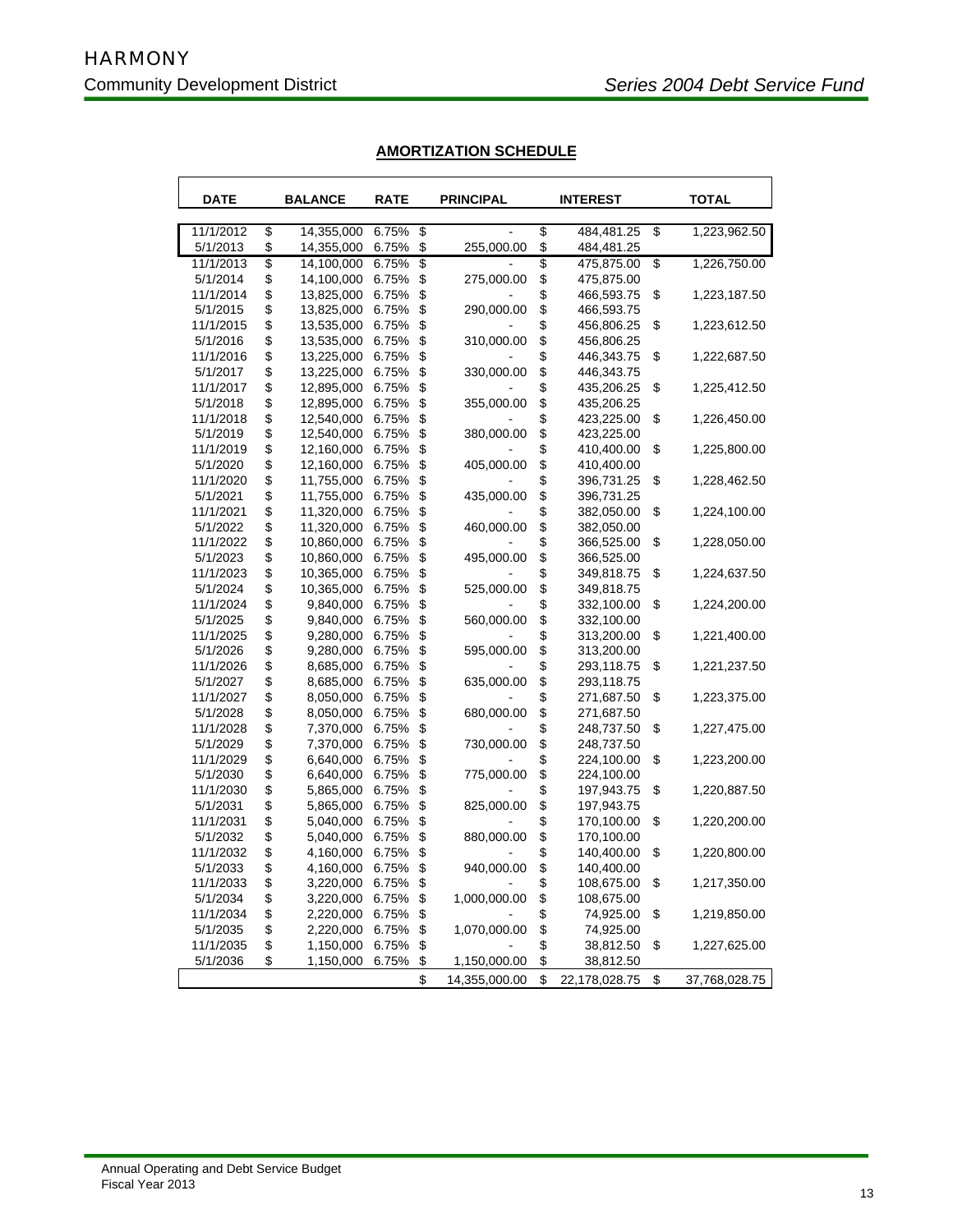Fiscal Year 2013

# **REVENUES**

I

# **Interest-Investments**

The District earns interest income on its trust accounts with US Bank.

# **Special Assessments-Tax Collector**

The District will levy a Non-Ad Valorem assessment on all the assessable property within the District in order to pay for the debt service expenditures during the Fiscal Year. The collection will be provided by the Tax Collector pursuant to Selection 197.3632, Florida Statutes, which is the Uniform Collection Methodology.

# **Special Assessment – CDD Collected (Maintenance)**

The District will collect a Non-Ad Valorem assessment on all the un-platted parcels within the District in support of the overall fiscal year budget.

## **Special Assessments-Discounts**

Per Section 197.162, Florida Statues, discounts are allowed for early payment of assessments only when collected by the Tax Collector. The budgeted amount for the fiscal year is calculated at 4% of the anticipated Non-Ad Valorem assessments.

# **EXPENDITURES**

# **Administrative**

# **Miscellaneous-Assessment Collection Cost**

The District reimburses the Osceola Tax Collector for her or his necessary administrative costs. Per the Florida Statutes, administrative costs shall include, but not be limited to, those costs associated with personnel, forms, supplies, data processing, computer equipment, postage, and programming. The District also compensates the Tax Collector for the actual cost of collection or 2% on the amount of special assessments collected and remitted, whichever is greater. The FY2013 budget for collection costs was based on a maximum of 2% of the anticipated assessment collections.

# **Principal Debt Retirement**

The District pays regular principal payments annually in order to pay down/retire the debt service.

### **Interest Expense**

The District pays interest expense on the debt service bonds twice a year.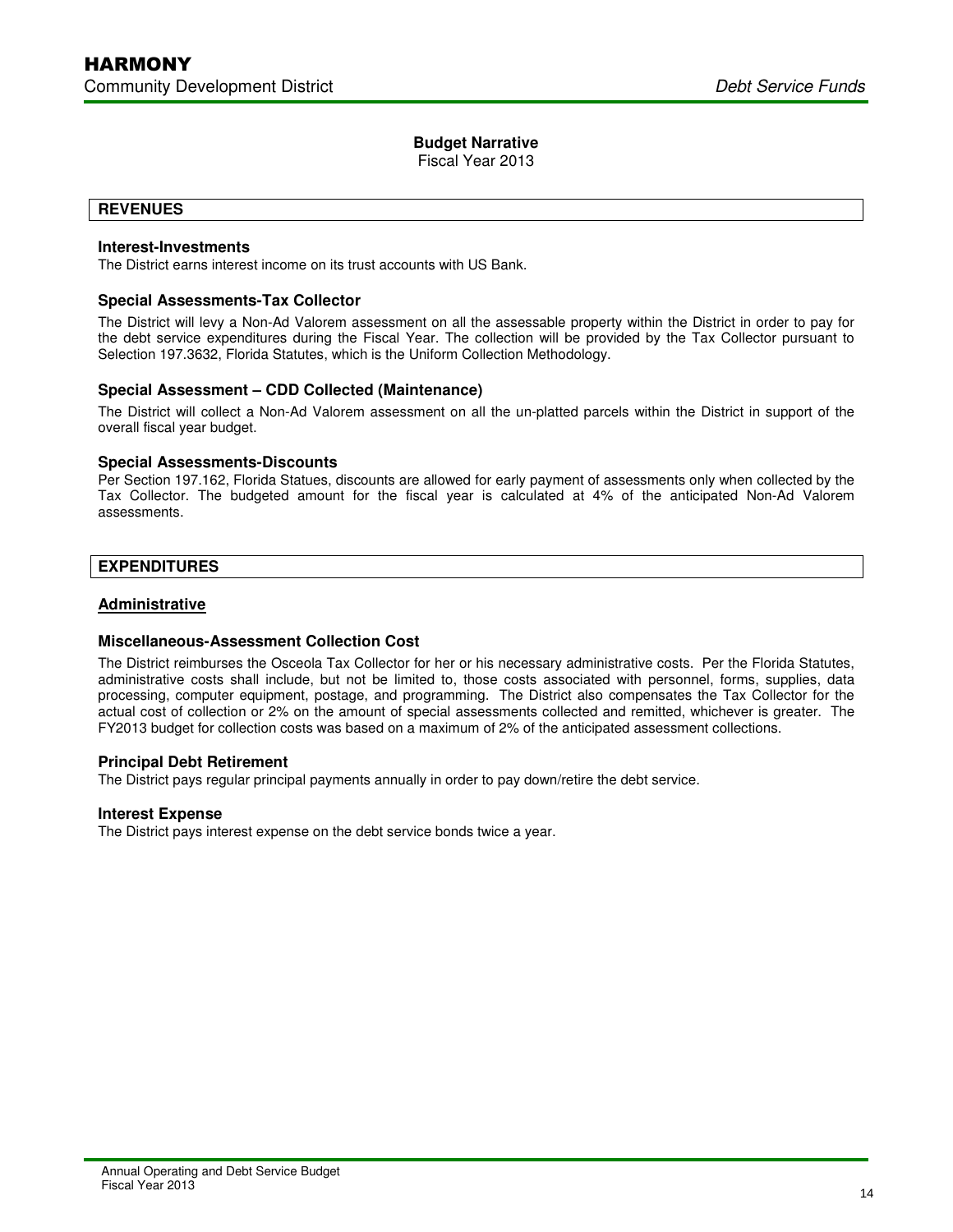# **Harmony**

Community Development District

# **Supporting Budget Schedules**

Fiscal Year 2013